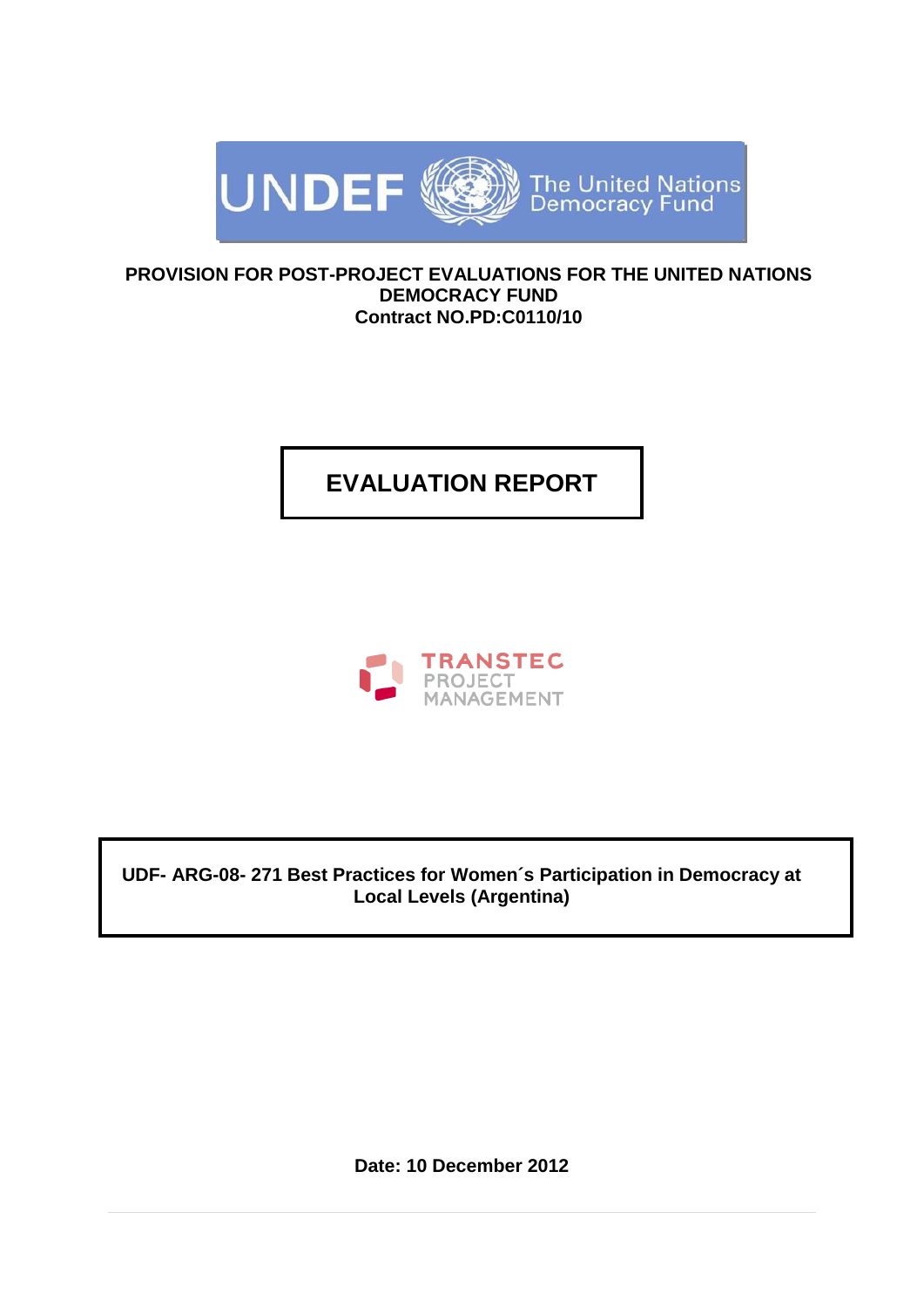#### **Acknowledgments**

The evaluation team would like to thank Natalia GHERARDI and Mariana MORELLI, as well as all the members of the ELA team that devoted their time and energy to organizing this mission. Their good will and professionalism contributed to its success.

The evaluators would also like to thank all the stakeholders, project workers, and beneficiaries and all the women who participated in this evaluation process and agreed to share their thoughts and experiences.

#### **Disclaimer**

The evaluators are solely responsible for the content of this publication, which in no case can be considered to reflect the views of UNDEF, Transtec, or other institutions and/or individuals mentioned in the report.

#### **Authors**

This report was written by Luisa María AGUILAR and Juan BUCHET. Landis MacKellar (Evaluation Team Leader and Transtec Quality Manager) provided methodological and editorial advice, as well as quality assurance. Michel LeBlanc also provided Quality Assurance. Aurélie FERREIRA is the Transtec Evaluation Manager and Eric TOURRES, Project Director.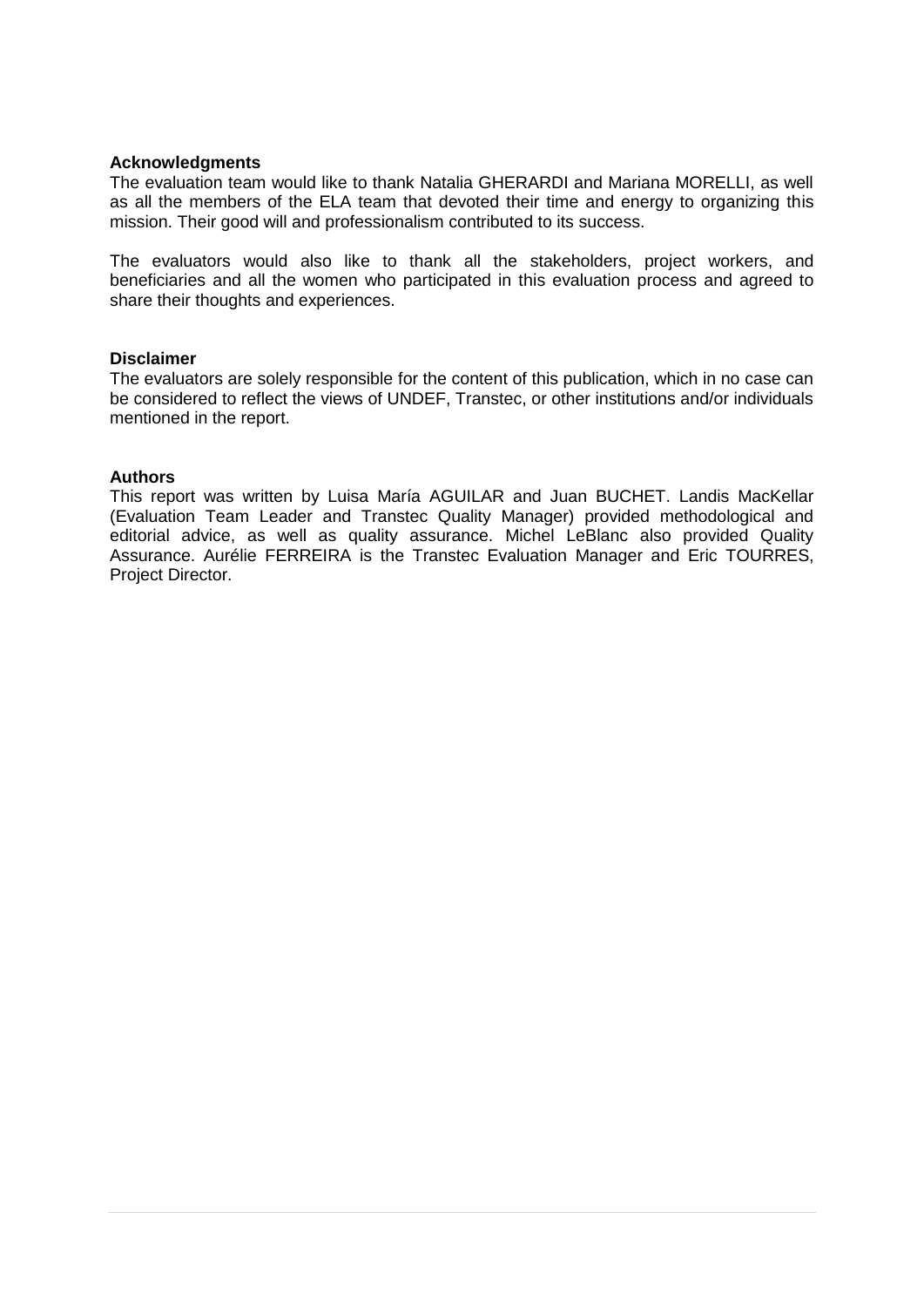## **Table of Contents**

| Τ.             |       |    |  |  |  |
|----------------|-------|----|--|--|--|
| Ш.             |       |    |  |  |  |
|                | (i)   |    |  |  |  |
|                | (ii)  |    |  |  |  |
|                | (iii) |    |  |  |  |
| III.           |       |    |  |  |  |
|                | (i)   |    |  |  |  |
|                | (ii)  |    |  |  |  |
| IV.            |       |    |  |  |  |
|                | (i)   |    |  |  |  |
|                | (ii)  |    |  |  |  |
|                | (iii) |    |  |  |  |
|                | (iv)  |    |  |  |  |
|                | (v)   |    |  |  |  |
|                | (vi)  |    |  |  |  |
| $V_{\cdot}$    |       |    |  |  |  |
| VI.            |       |    |  |  |  |
|                |       |    |  |  |  |
| <b>ANNEVEC</b> |       | 10 |  |  |  |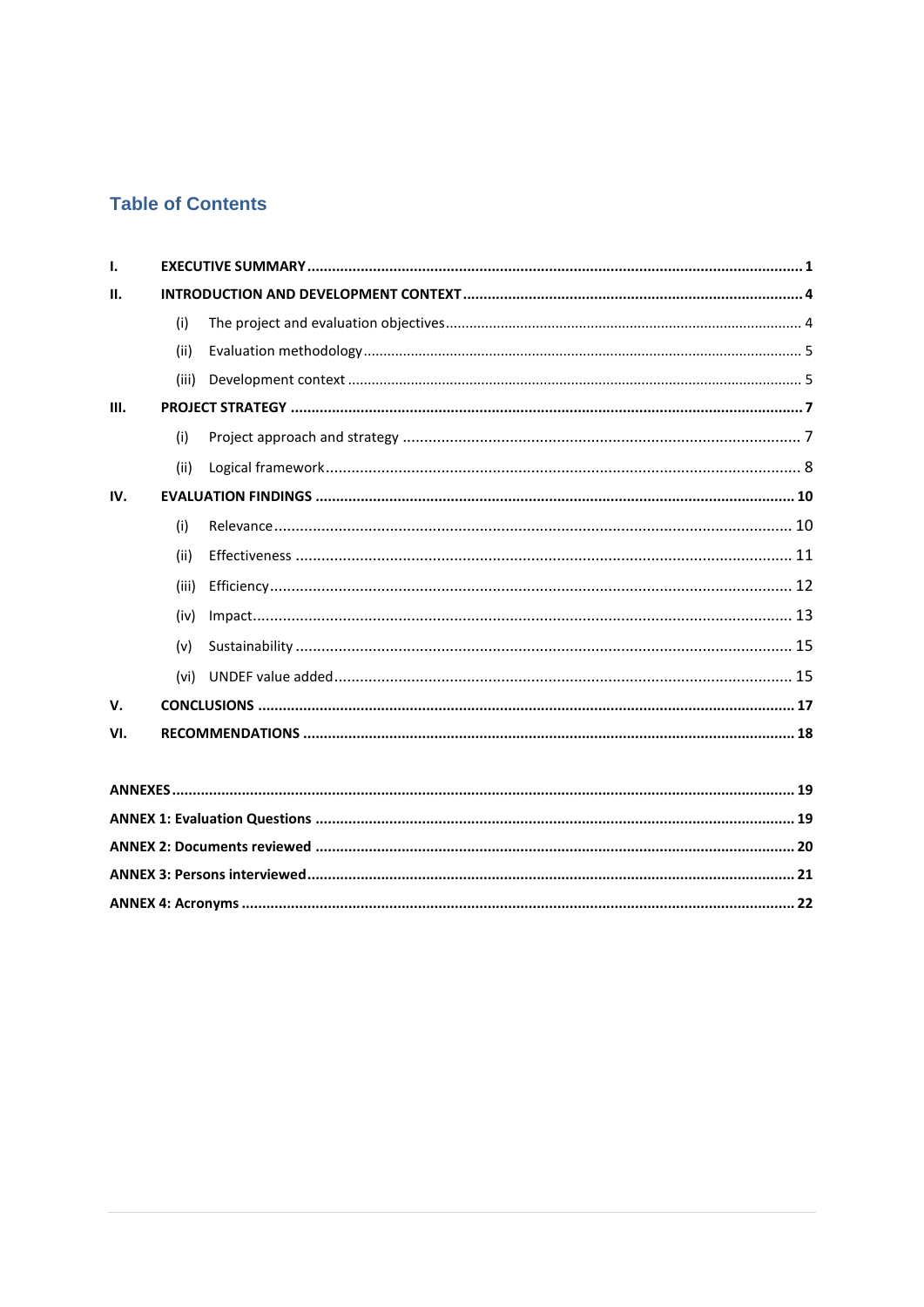### <span id="page-3-0"></span>**I. EXECUTIVE SUMMARY**

#### *(i) Project Data*

This report presents the findings of the evaluation of the project "Best Practices for Women´s Participation in Democracy at Local Levels (LIDERA)*"* 1 , implemented by *Equipo*  Latinoamericano de Justicia y Género<sup>2</sup> (ELA) from November 1, 2009 to April 30, 2012.<sup>3</sup> UNDEF provided a grant of US\$325,000, of which \$25,000 was retained for monitoring and evaluation purposes.

The project strategy focused on consolidating and advancing a new view and understanding of the essential role of women leaders in social and policy-making bodies. It pursued two main objectives: (a) to promote women's leadership in civil society by identifying and sharing relevant experiences in leadership-building with this group at the local level; and (b) to provide tools for improving women leaders' ability to promote the issues on their agenda through advocacy with national and local government agencies.

In order to meet these objectives, the project was structured around four strategic lines of action: (a) knowledge-building; (b) networking for collaboration and sharing between women leaders and CSOs; (c) leadership capacity-building and training in key issues of concern to women leaders; (d) awareness-raising about women's role in different aspects of political, economic, social, and cultural life in Argentina.

LIDERA operated in Buenos Aires, Rosario, San Salvador de Jujuy, Mendoza, Neuquén, and Morón, working with a beneficiary population made up of women leaders from civil society and/or politics. The project was backed by partner organizations, which furnished support and organized activities in the intervention areas.

The evaluation mission is part of the post-project evaluations funded by the United Nations Democracy Fund (UNDEF). Its purpose is "to undertake an in-depth analysis of UNDEFfunded projects to gain a better understanding of what constitutes a successful project, which in turn helps UNDEF devise future project strategies. Evaluations also assist stakeholders in determining whether projects have been implemented according to the project document and whether the intended project outcomes have been achieved."4

#### *(ii) Evaluation Findings*

The project tackled the issue of women's political participation from a broader, more inclusive perspective, moving beyond the national level to analyze developments in the provinces and municipalities. This approach responded to the unmet needs and challenges of the Argentine context, and led to greater equality in real terms and improved women's participation in society and politics at the local level. The project objectives were consistent with the institutional strategy prioritized by ELA. LIDERA combined the issue of gender equity with the strengthening of women's participation in political life in the broadest sense – that is, their engagement in social, community, and economic life – promoting opportunities for sharing information and networking. Selection of the beneficiary population was based on ELA's familiarity with the jurisdictions in question and its knowledge of the women leaders there. The project increased the **relevance** of civil society as an advocate for the promotion of

2011; however, the project received two extensions, for a total of six months. <sup>4</sup> Operational Manual, page 6.

 1 In Argentina, the project is known as *LIDERA: participación en democracia* 

<sup>&</sup>lt;sup>2</sup> In English: Latin America Justice and Gender Team

<sup>&</sup>lt;sup>3</sup> According to the Project Document (contract signed on September 23, 2009), the initial project end-date was October 31,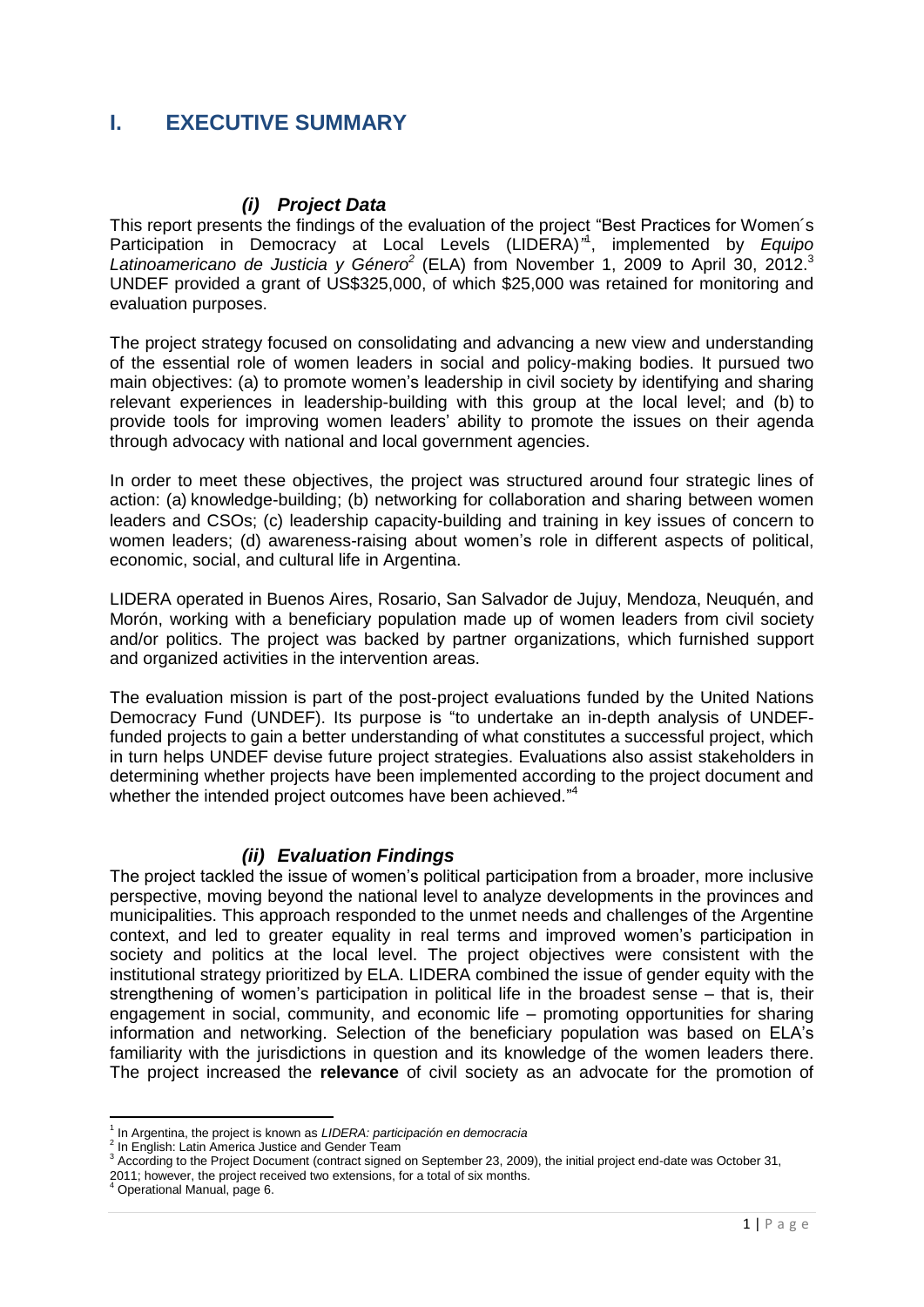gender equity. However, encouraging male participation in the initiatives could have contributed to greater gender equity, making the project's approach even more relevant.

The project was very **effective,** achieving excellent tangible results. Its appropriate and relevant methodological design contributed to the implementation of its key components. The quantitative and qualitative studies yielded quality information, providing better knowledge about the political participation of women, by analyzing how women's leadership is born, consolidated, and has progressed, as well as how these women interact with the public authorities. The materials published gave women leaders and civil society organizations engaged in local and community advocacy efforts access to academic research findings. The study *Sex and Power. Who runs Argentina?* [*Sexo y Poder. ¿Quién manda en Argentina?*] led to the development of the Women's Participation Index (IPM), a methodological tool that will facilitate future studies on women's gains in policy-making. The issues discussed in the training workshops were a response to the needs identified in the studies; the workshops directly enhanced women's leadership and improved the ability of the beneficiary organizations and women leaders to tackle issues on the public agenda. The project materials are excellent in terms of both content and design. Widely distributed, they are well-known and used by stakeholders in various spheres of activity.

The project was **efficient**, as evidenced by a highly satisfactory cost-benefit ratio. ELA employed the necessary and appropriate technical and financial monitoring procedures to ensure efficient, transparent strategic management. Problems meeting deadlines caused some scheduling delays but did not compromise the strategy or project results. For management and monitoring, ELA and the partner organizations held coordination meetings and visited the jurisdictions in question for monitoring purposes. The reports provided detailed information for documenting progress. The evaluators wish to underscore the excellence of the published materials and extensive coverage achieved in their distribution. However, the monitoring modalities could have been supplemented with a more efficient strategic approach focused on analyzing the results, and the integration of lessons learned in beneficiary practices. Similarly, greater empowerment of the partner organizations would have contributed to more successful advocacy and greater sustainability at the local level.

The project had a significant **impact** on the stakeholders and beneficiaries that were directly mobilized during its implementation and, more broadly, on the media, the general public, and other stakeholders indirectly involved. The project empowered women leaders by bolstering their leadership skills, and the organizations and venues in which they worked. Prioritizing the local level as the intervention area helped put the issue on the provincial agenda. The project enabled the beneficiaries to learn about each other and forged ties among women leaders of social and community initiatives in different jurisdictions. The National Forum gave beneficiaries a much-appreciated opportunity to learn about and share information on advances in women's participation in civil society and political institutions.

The publications have had an extensive impact and are being used not only by the beneficiaries but by stakeholders outside the project (e.g., UNDP, FLACSO, British Embassy, CSOs). ELA's connections through its network of contacts in the region facilitated the dissemination of information on experiences in the region.

ELA's institutional track record and deep roots in society make it an intermediary and point of reference for other organizations working on the issues of gender equity and women's rights - an important component in terms of **sustainability**. Its diverse relations with international cooperation agencies have served to consolidate its financial sustainability. At the technical and institutional levels, the project yielded results that will support the continuity and replication of its initiatives. Important among these were: (i) the empowerment of women leaders by improving leadership, management, and communication skills and increasing their ability to influence policy in the jurisdictions targeted by the project; (ii) the valuable local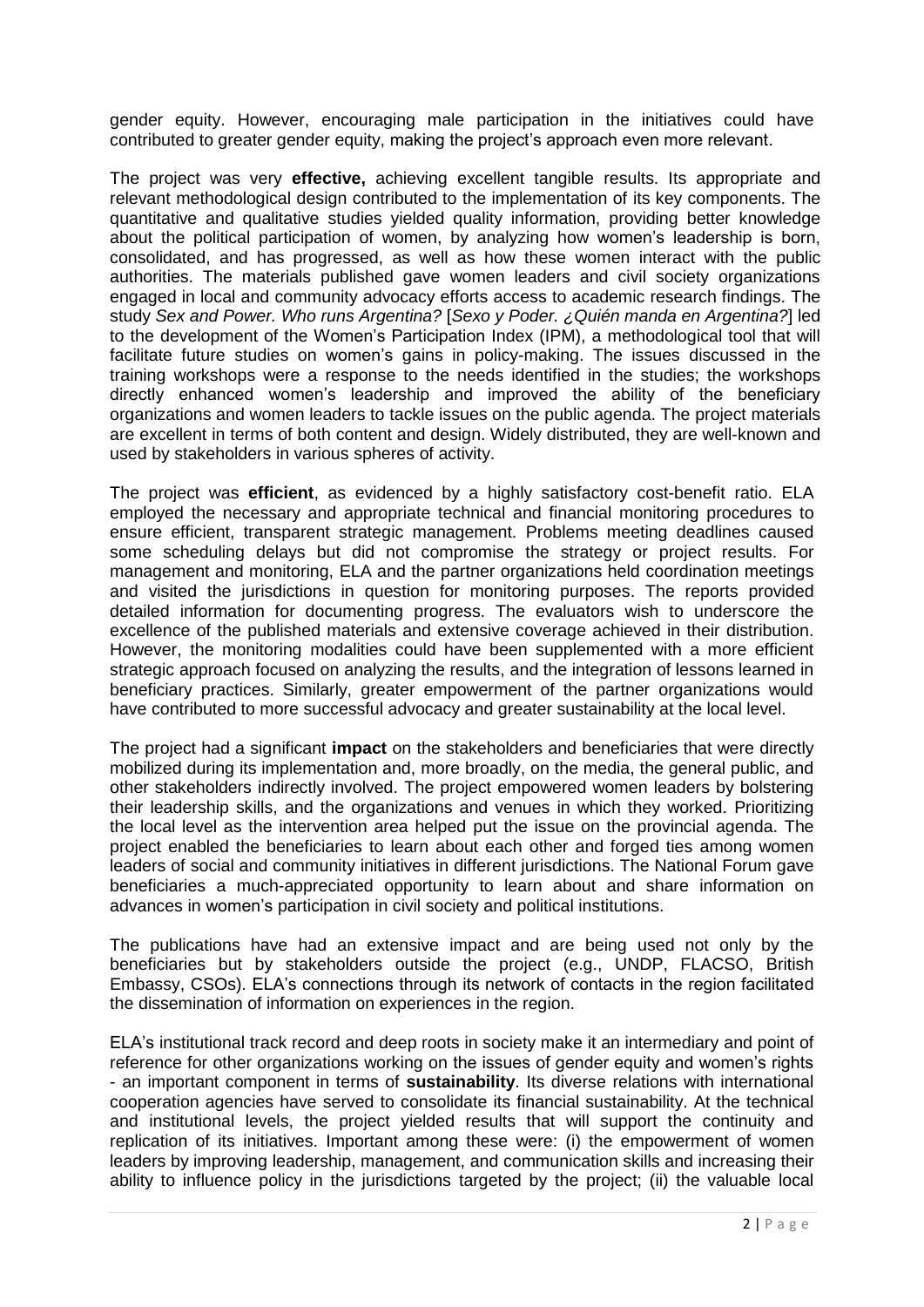experiences in the promotion and defense of rights and in leadership building that were identified, systematized, and made accessible in a database of practices on the ELA website; (iii) the development of the Women's Participation Index (IPM) for Argentina, which will make it possible to measure progress in different areas of the nation's public life; (iv) the initiatives that are being organized to continue the processes that were initiated.

LIDERA mobilized a substantial number of stakeholders in six jurisdictions of the country. This represented significant **value added** and made it possible to reach out to the women leaders of important initiatives.

#### *(iii) Conclusions*

• The project's contribution to empowering women leaders and improving their participation in political, social, cultural, community, and economic life has lent visibility to the issue and fostered recognition and exercise of the right to equal participation by men and women, as an essential element in democratic processes.

 The track record and professionalism of *Equipo Latinoamericano de Justicia y Género* (ELA) and its steadfast promotion of women's rights, democracy, and justice have built bonds of trust and respect among the project beneficiaries, resulting in very high achievement of the expected results.

 The project's quality, consistency, and participatory approach have led beneficiaries to take ownership and get involved. The results of their participation and input in studies and knowledge-building were used to design empowerment workshops.

• The creation of the Women's Participation Index (IPM), a key methodological instrument, will make it possible to gather statistical information and measure gains in women's public presence in Argentina.

**Strengthening the institutional monitoring strategy can increase the** systematization and use of results and lessons learned, thereby increasing impact and sustainability.

 The development of a diversified institutional communications strategy centered on advocacy activities targeting legislators and other government authorities appears necessary to make lobbying and advocacy more effective.

#### *(iv) Recommendations*

The evaluation mission proposes several guidance points that could maximize the impact of the results and capitalize on the lessons learned.

 Complement the analysis and monitoring of the impact and results of project activities through a more strategic follow-up, identifying qualitative achievements and assessing the extent to which project activities and processes sustainably translated into personal or institutional benefits.

 Optimize the procedures and tools for systematizing and utilizing the materials and information generated to increase their use in public awareness, advocacy, and lobbying activities, in view of developing diversified advocacy strategies tailored to the profile of each target group.

**Include a specific component in the institutional communications strategy for** undertaking legislative political advocacy initiatives in which male and female legislators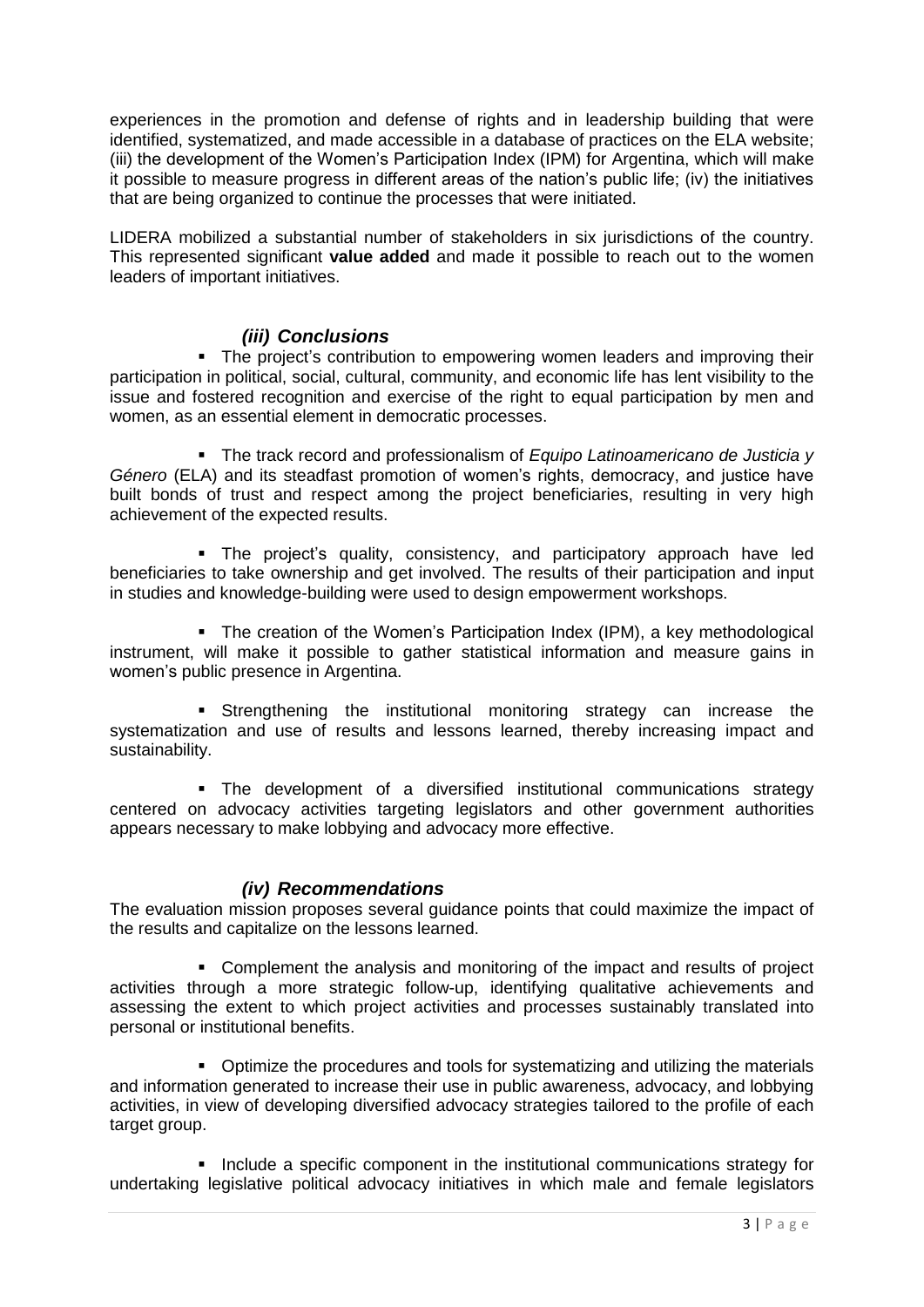explore together what their role could be and how conditions can be improved to encourage equal participation by women leaders at the national, provincial, and local levels.

 Expand the institutional vision of gender to include men's involvement and commitment to creating opportunities for equitable, egalitarian participation in different aspects of social, political, cultural, and economic life.

### <span id="page-6-0"></span>**II. INTRODUCTION AND DEVELOPMENT CONTEXT**

#### *(i) The project and evaluation objectives*

<span id="page-6-1"></span>This report presents the findings of the evaluation of the project "Best Practices for Women´s Participation in Democracy at Local Levels (LIDERA),<sup>75</sup> implemented by Equipo *Latinoamericano de Justicia y Género* (ELA) from November 1, 2009 to April 30, 2012. 6 UNDEF provided a grant of US\$325,000, of which \$25,000 was retained for monitoring and evaluation purposes.

The project pursued two main objectives: (a) to promote women leaders from civil society by identifying and sharing relevant experiences in local leadership-building; and (b) to provide tools for improving the ability of women leaders to promote the issues on their agenda by lobbying local and national government bodies.

The project strategy consisted of four components: (a) generating and disseminating knowledge through research, articles and other publications; (b) promoting networks for women leaders to collaborate and share information through the contacts made in training sessions and the Forum; (c) capacity-building and training in issues of key interest to women leaders; (d) raising awareness about women's role in different aspects of Argentina's political, economic, social, and cultural life through two studies conducted by the project. Through empowerment activities, the project sought to identify best practices in the experiences described by the women leaders, increasing their involvement in civil society and their ability to influence the policy agenda. It also provided tools to facilitate their participation in public discourse and greater engagement in civil society.

The project beneficiaries were essentially women leaders from civil society and the political world, although certain public awareness and training activities were open to a larger audience in local communities. The project was implemented in several cities in Argentina, notably Buenos Aires, Rosario, San Salvador de Jujuy, Mendoza, Neuquén, and Morón.

The evaluation mission is part of the post-project evaluations funded by the United Nations Democracy Fund (UNDEF). Its purpose is "to undertake an in-depth analysis of UNDEFfunded projects to gain a better understanding of what constitutes a successful project, which in turn helps UNDEF devise future project strategies. Evaluations also assist stakeholders in determining whether projects have been implemented according to the project document and whether the intended project outcomes have been achieved. "7

 5 In Argentina, the project is known as *LIDERA: participación en democracia*

<sup>6</sup> According to the Project Document (contract signed on September 23, 2009), the date initially programmed for the end of the project was October 31, 2011; however, the project received two extensions, totaling six months in all.

<sup>7</sup> Operational Manual, page 6.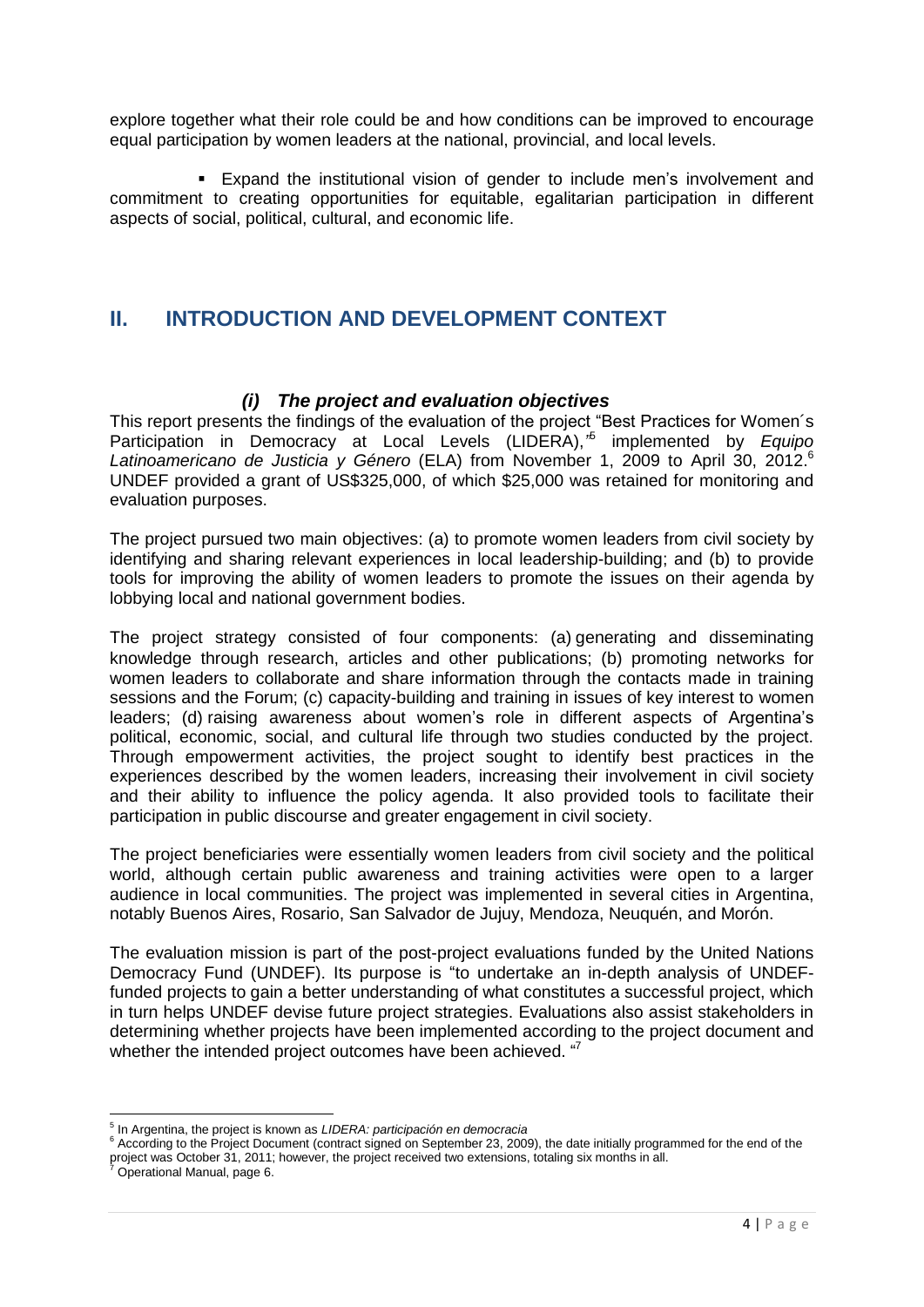#### *(ii) Evaluation methodology*

<span id="page-7-0"></span>The evaluation was conducted by an international and a national expert, hired under the Transtec contract with UNDEF. The evaluation methodology is spelled out in the contract's Operational Manual and is further detailed in the Launch Note. Pursuant to the terms of the contract, the project documents were sent to the evaluators in early July 2012 (see Annex 2). After reading and analyzing them, the evaluators prepared the Launch Note (UDF-ARG-08- 271) describing the analytical methodology, techniques, and instruments used during the evaluation mission to Buenos Aires from August 6 to 10, 2012. The evaluators interviewed project staff and members of the ELA coordinating team. They also met with the beneficiary women and organizations and visited *Madre Tierra* [Mother Earth], a local civil society action group, in the town of Morón, some 50 km from Buenos Aires. The interviewees consisted of:

- The ELA team that coordinated LIDERA;
- The communications and press, research, and financial administration teams;
- Women leaders who had participated in the project activities $8$ : in-depth interviews for the database of practices, training and educational events, participation in the project's closing Forum;
- Representatives of civil society organizations;
- Under Secretariat of Social Development of the City of Buenos Aires (CABA), until very recently, in charge of gender matters in the city government;
- Cooperation agencies working on gender issues (British Embassy in Argentina, UNDP).

Annex 3 contains the complete list of persons interviewed.

#### *(iii) Development context*

<span id="page-7-1"></span>The 1980s and initial years of the democratic restoration in Argentina, which began in 1983, were marked by major victories for democracy. Some of them, spurred by the international gains achieved by women's organizations in the areas of rights and public participation, involved efforts to eliminate discrimination against women.<sup>9</sup> Ratification in 1985 of the Convention on All Forms of Discrimination against Women (CEDAW) obliged Argentina to harmonize its national legislation with the Convention to ensure its implementation and enforcement, and to create and/or modernize judicial and administrative bodies with the authority to handle specific complaints, an activity that is still ongoing.

Studies were conducted on the status of women during that period. Moreover, several economic, socio-educational, and cultural projects were launched to improve conditions for women, especially the poorest. A debate that continues today on the direction and goals of national and international women's rights and gender equity policy emerged during those years. The goals are linked with gender and development policy, and more recently, mainstreaming of the gender approach in development policies.

The positive developments continued into the early 1990s and were consolidated with major institutional achievements. Examples of these included the new National Constitution, the act establishing a quota for women in politics, the higher profile of the National Council on Women and its policies, the emergence and activism of numerous civil society organizations made up of and/or working on behalf of women, network-building, and the holding of

**<sup>.</sup>**  $8$  Since this was a project with federal coverage, several activities were carried out in the provinces of Rosario, San Salvador de Jujuy, Mendoza, Neuquén, and Morón. To access the stakeholders, the evaluators conducted scheduled telephone or Skype interviews using an open-ended questionnaire.

<sup>&</sup>lt;sup>9</sup> In particular, the 1979 Convention on the Elimination of All Forms of Discrimination against Women (CEDAW).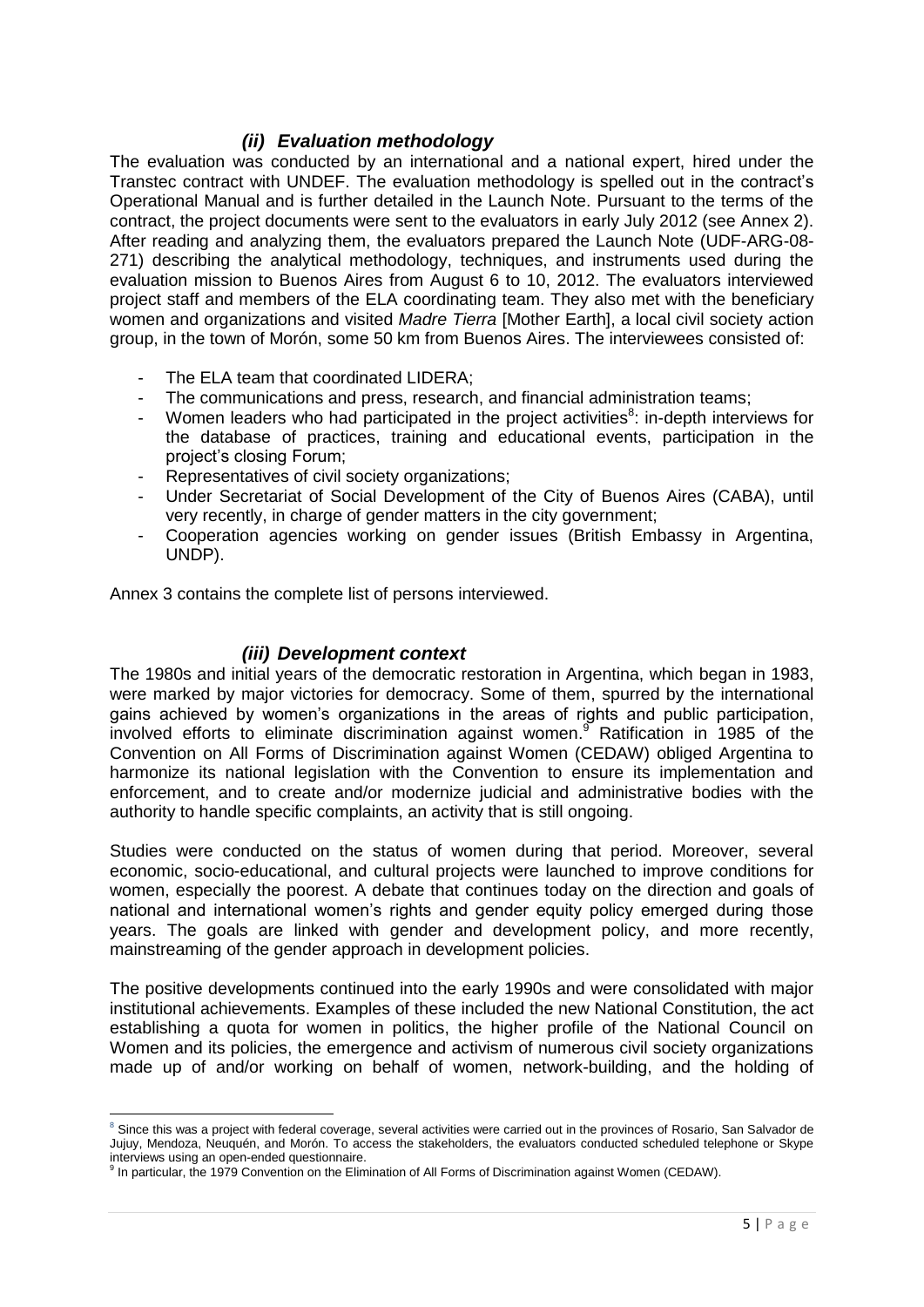numerous public events — testimony to a genuine social movement built on the visibility that women's issues were gaining internationally.

Argentina's Constitution of 1994 recognizes the validity of all international human rights treaties signed by the country and calls for equal opportunity and equal treatment of men and women, opening a new path for the exercise of civil rights.

In 1991 Law 24,012, or the Quota Act, was passed. This requires that 30% of the candidates for elective office on the slates of political parties be women, in proportions that do not preclude the possibility of them being elected. Passage of this act had a positive impact and sparked an intense debate on social equality between the genders among a wide range of stakeholders. Passage of the act had an immediate multiplier effect: between 1992 and 1997, 20 provinces out of 24 jurisdictions passed legislation requiring the same percentage as the national act. The provinces of Córdoba, Santiago del Estero, Río Negro, and Misiones raised the percentage to parity, requiring 50%. In 2010 and 2011, respectively, Jujuy and Entre Ríos provinces passed the Quota Act requiring 30%. However, its political and institutional importance notwithstanding, compliance with the Quota Act is no guarantee of gender equity in public institutions.

In recent years, Argentina has also made progress in legal measures to eradicate violence against women, among them its ratification of the Inter-American Convention on the Prevention, Punishment, and Eradication of Violence against Women, also known as the Convention of Belem do Pará. In 1994, it passed National Law 24,417, on Protection against Domestic Violence; this piece of legislation, however, did not fully embrace the Convention of Belem do Pará and sparked controversy owing to the ambiguity of some of its articles. Law 24,632 ratifying the Inter-American Convention improves on that law by defining violence against women as gender violence. In the meantime, specialists in this field say that the legal system has not yet offered a comprehensive response to the problem, since: (a) the provinces are under no obligation to comply with this law (b) the provinces have passed their own legislation, resulting in the overlapping of resources and responsibilities at the different levels, (c) financial resources for training human resources and assisting abused women are scarce, (d) campaigns to raise public awareness and encourage citizens to take ownership of their rights are lacking.

This situation should lead to specific programs that yield reliable information and to full implementation of the National Plan of Action for Prevention, Assistance, and Eradication of Violence against Women.

In recent years, there have been equally important achievements in sexual and reproductive rights. In 2002, Argentina passed national legislation addressing this issue, although 15 jurisdictions had already passed their own sexual and reproductive health acts. Since 2002, Argentina has had a National Program on Sexual Health and Responsible Procreation (created by Law No. 26,673), whose implementation in the various jurisdictions varies. More active participation on the part of civil society and women's organization could lead to effective implementation of the Program in each of the jurisdictions and monitoring of compliance with the law. Full implementation of the National Program on Sexual Health and Responsible Procreation and specific initiatives is necessary, as are programs to reduce the high maternal mortality rates from unsafe abortions. This means taking the necessary steps to guarantee that all legal abortions are performed in the public health system.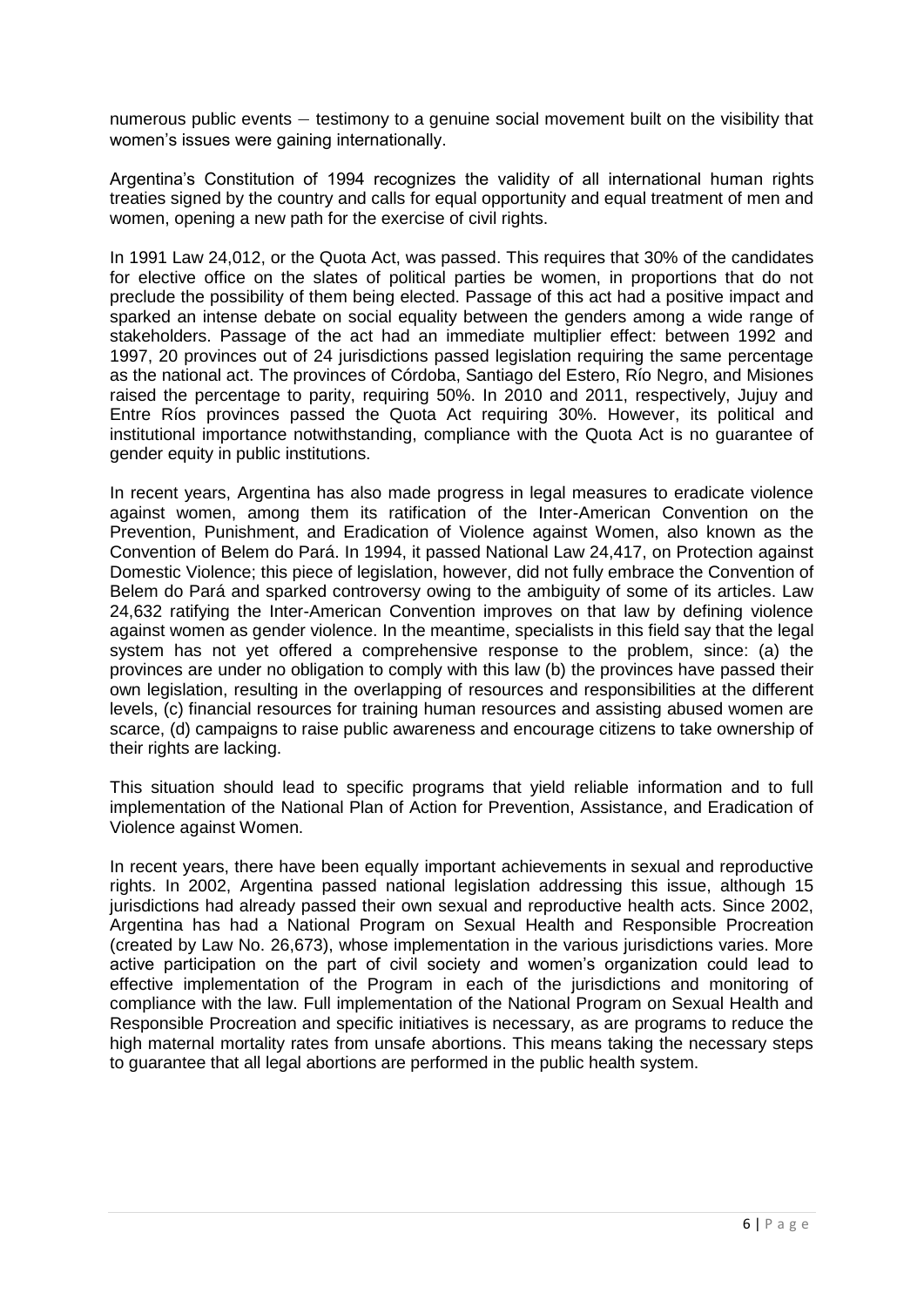## <span id="page-9-0"></span>**III. PROJECT STRATEGY**

#### *(i) Project approach and strategy*

<span id="page-9-1"></span>The project strategy was centered on consolidating and advancing a new view and understanding of the essential role of women leaders in social- and policy-making bodies. To this end, it combined the issue of gender equity with the strengthening of women's participation in political life in the broadest sense, including women's involvement in social, community, and economic life. Recognition of the equal rights of men and women in democracy building guarantees the exercise of citizens' right to choose the best options and be elected to executive and legislative office.

In order to meet these objectives, the project was centered around four specific, complementary strategic lines of action: (i) knowledge-building; (ii) networking; (iii) capacitybuilding; and (iv) awareness-raising.

The first phase of the project involved promoting and developing knowledge about the way in which women's leadership is born, consolidated, and exercised, as well as how women leaders relate to public authorities. Aware of the relevance of gaining a better understanding of political and social participation, LIDERA conducted a series of studies and investigations, among them *Sex and Power. Who runs Argentina?* and *Beyond Numbers*, and developed a database of practices*.* The purpose of these studies was to examine women's presence in decision-making bodies and in different aspects of public life, to better understand their role in legislative bodies such as the National Congress and provincial legislatures. The database of practices shed light on women leaders' involvement in solving important problems in their spheres of action, and on their contribution to solving problems in their communities by lobbying their own legislatures. The research is grounded in a broad concept of democracy that emphasizes the importance of women's participation in civil society, where women play an active role in social and community affairs, forging alliances and coordinating resources to improve living conditions in their communities.

The results of these studies led to the identification and development of information and tools to increase women leaders' influence on the policy agenda, the focus of the second phase of the project. The strategy in this second phase was to design and hold training workshops in the target jurisdictions to improve women's ability to deal with issues on the public agenda (see information in point iii).

These activities were part of the project strategy to facilitate and create opportunities for interaction and joint learning, encouraging women leaders to collaborate and participate in the existing networks. This was the purpose of the project's closing event, the LIDERA National Forum, which brought women and CSOs from the beneficiary jurisdictions together to share ideas and information about their experiences with the project and discuss their common problems and challenges.

Another priority strategic component was awareness-raising and dissemination of the knowledge generated. In order to accomplish this, the project published the results of the studies conducted and developed tools (see Annex 2) to improve women leaders' ability to promote the issues on their agenda through advocacy. The published materials were widely circulated in the intervention areas, targeting primarily the media and the general public, as well as the stakeholders who participated in the project.

As mentioned above, LIDERA operated in several jurisdictions — Buenos Aires, Rosario, San Salvador de Jujuy, Mendoza, Neuquén, and Morón — targeting a beneficiary population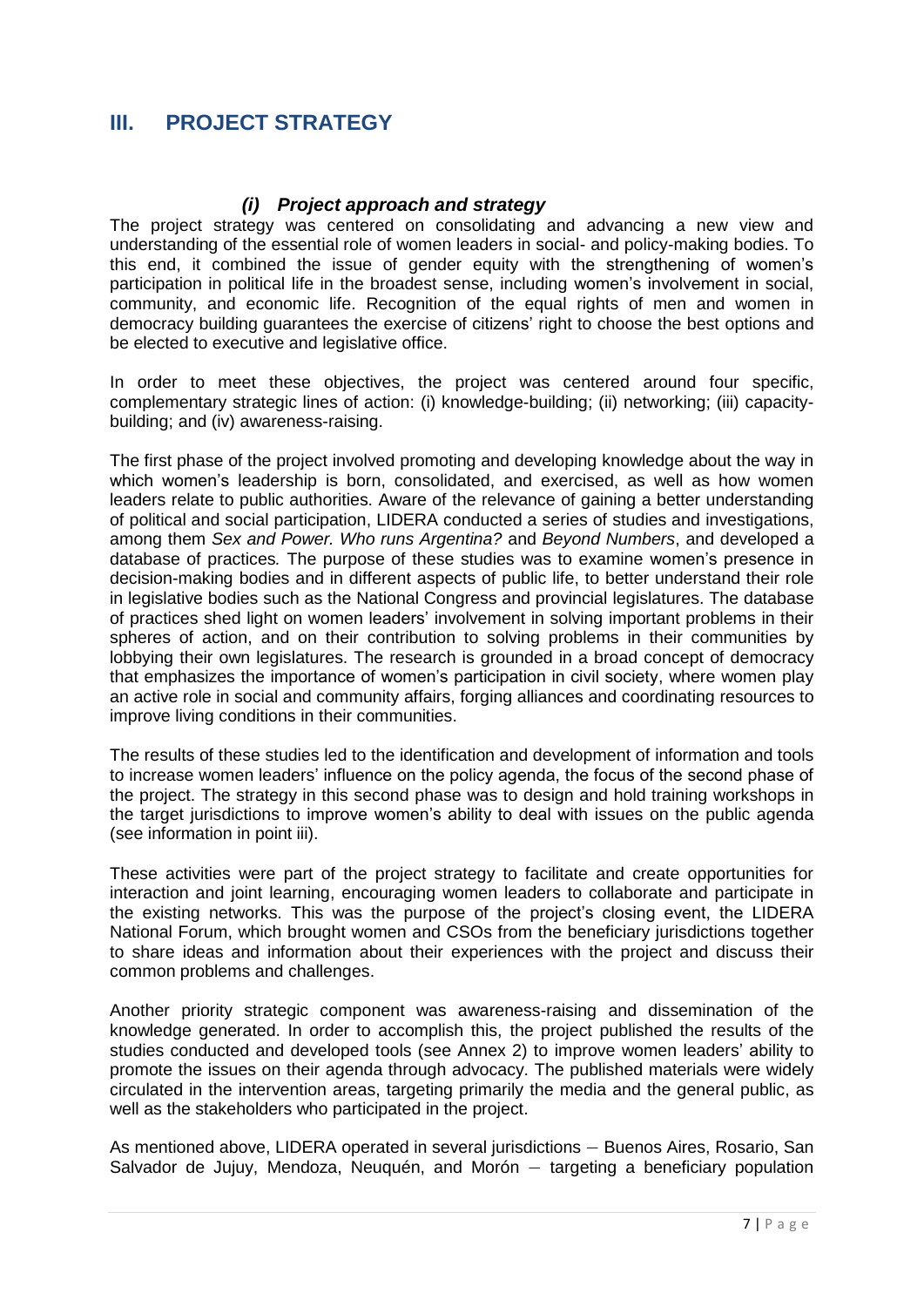made up of women working in civil society and/or politics. In these jurisdictions, LIDERA received support from partner organizations, namely *Convocatoria Neuquina por la Justicia y la Libertad* [Neuquén Council for Justice and Freedom] (Neuquén); *Mujeres organizadas por el Cupo Femenino* [Women Organized for the Women's Quota] and *Fundación Siglo XXI* [XXI Century Foundation] (Jujuy); *FAVIM Acción Ciudadana* [FAVIM Civic Action] (Mendoza) and Las Juanas [Juanas] (Rosario)<sup>10</sup>.



**Workshop on "Communication in civil society initiatives: how to communicate for advocacy", University of San Andrés, Buenos Aires, July 2011**

#### *(ii) Logical framework*

<span id="page-10-0"></span>The table below summarizes the logic of the LIDERA intervention, which was organized around four results. It likewise illustrates the activities carried out and their contribution to the achievement of the expected results and objectives.

|                                       | <b>Activities and</b><br>outputs                                                                                                                                                                                                                                                                                                                                                                                           | Intended<br>outcomes                                                                                                                       |           | <b>Medium-term</b><br>impacts                                                                                                                                                                                                                                                                                                                                                                                                            |                             | Long-term development<br>objectives                                                                                                                                                                                                                                                                                                                                                                                                                              |
|---------------------------------------|----------------------------------------------------------------------------------------------------------------------------------------------------------------------------------------------------------------------------------------------------------------------------------------------------------------------------------------------------------------------------------------------------------------------------|--------------------------------------------------------------------------------------------------------------------------------------------|-----------|------------------------------------------------------------------------------------------------------------------------------------------------------------------------------------------------------------------------------------------------------------------------------------------------------------------------------------------------------------------------------------------------------------------------------------------|-----------------------------|------------------------------------------------------------------------------------------------------------------------------------------------------------------------------------------------------------------------------------------------------------------------------------------------------------------------------------------------------------------------------------------------------------------------------------------------------------------|
| $\blacksquare$<br>$\blacksquare$<br>٠ | Methodological design<br>and implementation of<br>three research studies<br>Publication and<br>distribution of<br>brochures "Sex &<br>Power: Who Runs<br>Argentina?" and<br>"Beyond numbers"<br>Dissemination through<br>alliances with<br>government<br>organizations and<br><b>NGOs</b><br>Creation and<br>development of a<br>project website<br>Organization of a<br>public campaign<br>through the press and<br>media | Greater awareness of the<br>status of women in political,<br>social and cultural institutions<br>through research "Who runs<br>Argentina?" | $\bullet$ | Creation of a<br>methodological instrument<br>that permits replication of<br>the survey on a regular<br>basis (every five years);<br>Up-to-date, quality<br>information on women<br>leaders' participation in<br>decision-making venues in<br>the social, political,<br>economic, and cultural<br>sphere<br>Awareness and media<br>coverage (at least 49<br>publications, including 28<br>in the press, and coverage<br>in radio and TV) | $\bullet$<br>٠<br>$\bullet$ | Knowledge-building and<br>dissemination, promoting<br>visibility and<br>understanding of women<br>leaders' activism in<br>decision-making venues in<br>political, social, economic,<br>and cultural life<br>Women leaders from civil<br>society and politics.<br>trained and connected<br>through a collaborative<br>network, maximize their<br>capacity for social and<br>political leadership and<br>influence<br>Beneficiary populations<br>and women leaders |
|                                       | Qualitative research on<br>women leaders and<br>politically<br>representative leaders<br>to identify best<br>practices enabling<br>women's leadership<br>and women's<br>connections with                                                                                                                                                                                                                                   | Women leaders in civil society<br>more able to influence the<br>public agenda                                                              | $\bullet$ | Women leaders<br>empowered in terms of<br>their leadership,<br>management, and<br>communication skills, and<br>their political influence in<br>the project intervention<br>areas<br>Valuable experiences in                                                                                                                                                                                                                              |                             | empowered to recognize<br>and exercise the right to<br>equal participation by men<br>and women as inherent to<br>democracy-building                                                                                                                                                                                                                                                                                                                              |

1 <sup>10</sup> Initially, *TRAMAS – Derecho en movimiento* [TRAMAS- Rights in motion] (Santa Fe) had been selected as a partner organization. It was later replaced by *Las Juanas* (Rosario). For more information, see point IV. iii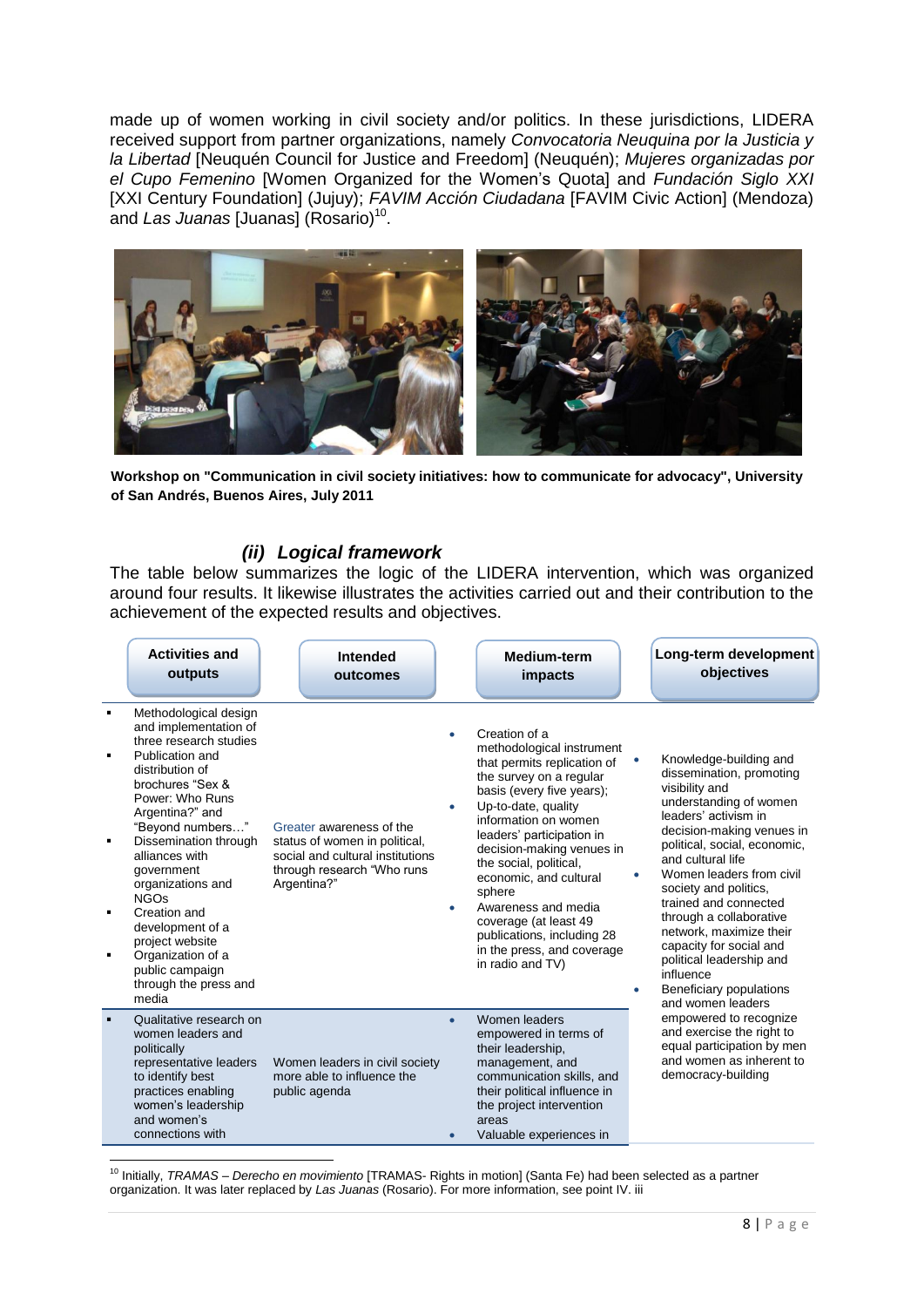| politically<br>representative<br>institutions<br>Construction of a<br>database with best<br>practices identified at<br>local levels<br>Publication and<br>distribution of report<br>and brochure on Best<br>Practices (2000 copies)<br>Training sessions<br>tailored to the stated<br>needs of the<br>beneficiaries         |                                                                                                                                                                      |           | the local promotion and<br>defense of rights and<br>leadership building<br>identified, systematized,<br>and accessible in the<br>database of practices<br>available on the ELA<br>website                                                                                                                                                                     |
|-----------------------------------------------------------------------------------------------------------------------------------------------------------------------------------------------------------------------------------------------------------------------------------------------------------------------------|----------------------------------------------------------------------------------------------------------------------------------------------------------------------|-----------|---------------------------------------------------------------------------------------------------------------------------------------------------------------------------------------------------------------------------------------------------------------------------------------------------------------------------------------------------------------|
| Review of national and<br>local results of the<br>2007 and 2009<br>elections.<br>Comparison of political<br>career paths of men<br>and women legislators<br>in selected jurisdictions                                                                                                                                       | Knowledge built on women's<br>participation in national and<br>local government as a result<br>of the 2007 and 2009<br>elections                                     |           | Knowledge built on<br>women's participation in<br>national and local<br>government<br>Potential allies in local<br>jurisdictions identified                                                                                                                                                                                                                   |
| Holding of the closing<br>National Forum (April<br>2012), attended by 143<br>people representing 55<br>CSOs, 30 from political<br>venues and 10 from<br>international<br>organizations<br>Publication of the<br>results of the Forum<br>and their dissemination<br>through the ELA<br>website and<br>institutional channels | Sharing of experiences<br>among Latin American<br>countries with regard to<br>women leaders in civil society<br>and their capacity to influence<br>the public agenda | $\bullet$ | 143 women leaders from<br>academia, civil society,<br>and government and<br>legislative bodies share<br>information and learn<br>about opportunities for<br>collaboration by joining<br>existing networks and<br>groups<br><b>ELA's connections</b><br>through its network of<br>contacts in the region<br>facilitate the dissemination<br>of best practices. |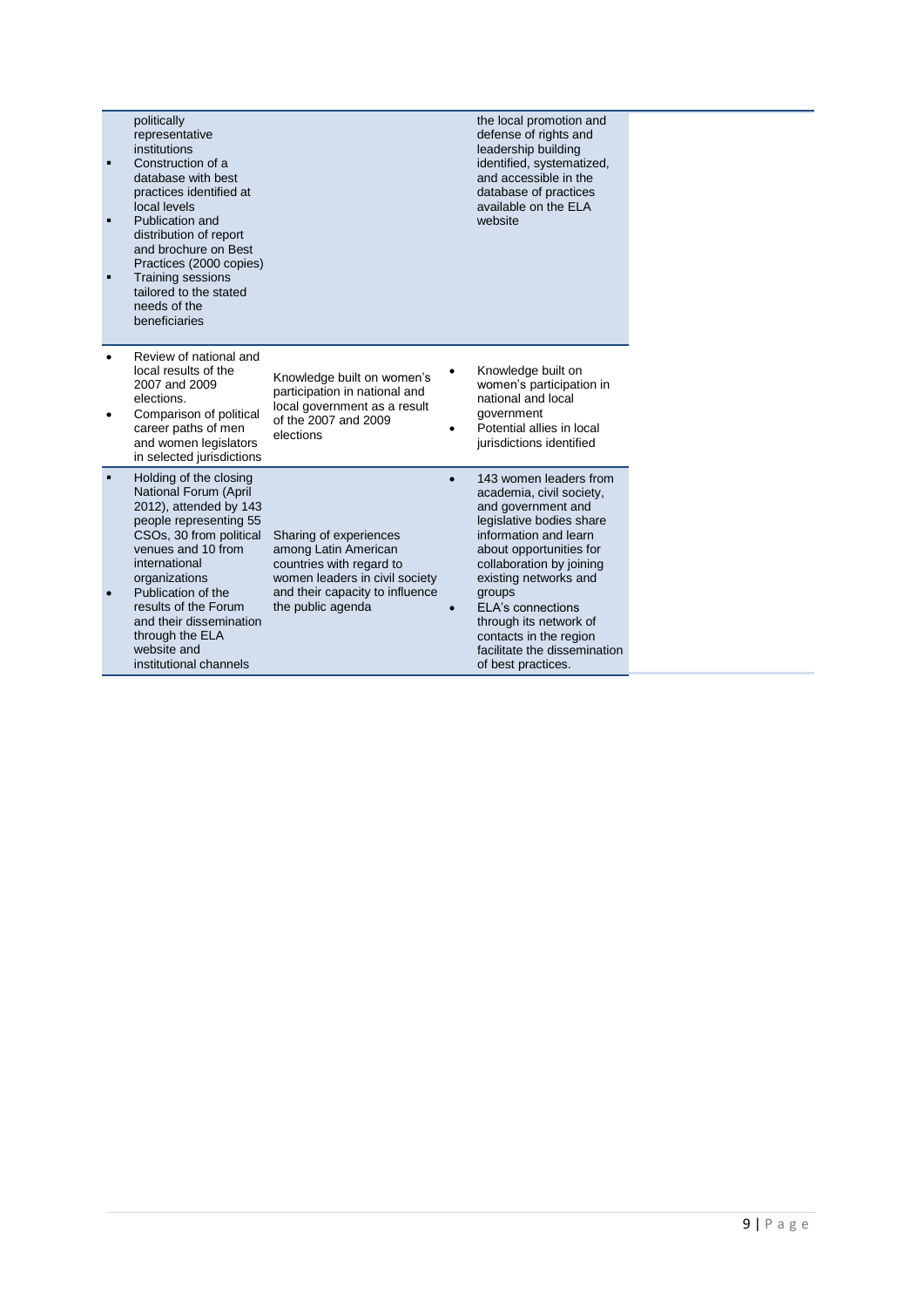## <span id="page-12-0"></span>**IV. EVALUATION FINDINGS**

#### *(i) Relevance*

<span id="page-12-1"></span>The interviews conducted during the evaluation revealed several positive aspects relating to relevance:

- The project objectives respond to unmet needs and challenges in the Argentine context, helping improve current equality conditions and the quality of women's social and political participation. Argentina was the first country in the world (1991) to enact a legal quota system to overcome the impediments to women's holding congressional office. Today, the country is one of 11 nations in the world that has more women than men in congress.<sup>11</sup> However, the statistics do not provide enough information on how much real influence congresswomen have in legislative affairs; they also shed no light on the impact of women's political participation on provincial and municipal institutions — a particularly relevant matter in a country with a federal system. The project tackled the issue of women's participation in Argentina from a broader, more inclusive perspective, extending beyond the national level to analyze local processes.

- The project objectives fall within the strategic options prioritized by ELA. Their particular focus is encouraging women to exercise their rights and fostering gender equity through advocacy, networking, and capacity building among political and social stakeholders to improve the social, political, and economic situation of women.

- The criteria employed in selecting the beneficiary population were based on ELA's contacts and knowledge of the jurisdictions, and on the progress made in these locations by CSOs with expertise in gender equity. In this way, the project strengthened civil society, which is also a key stakeholder that engages in political advocacy, fostering synergies and collaborating with other actors working on similar initiatives.

- The project strategy preserves the internal coherence of the research and training components. The initiatives to empower women leaders in civil



**Public launch of project database, National Congress, City of Buenos Aires, March 2011**

society and government were tailored to the specific needs identified by the studies in the jurisdictions where the project was in place. LIDERA helped upgrade the skills of women leaders, when weaknesses impeding their political participation were identified. The workshop content and training tools were built on the basis of data from the studies, and on the database of practices. The logistics of the Forum (selection of the conference room and hotel) were tailored to the profile of the beneficiaries and grassroots organizations, who considered that this had fostered a good work environment.

However, since creating gender equity was one of the basic components of the project, promoting male participation in the initiatives could have made its approach more relevant.

 $\overline{a}$ <sup>11</sup> *Guía práctica para la incorporación del enfoque de género en el trabajo legislativo*, UNDP Argentina, 2011.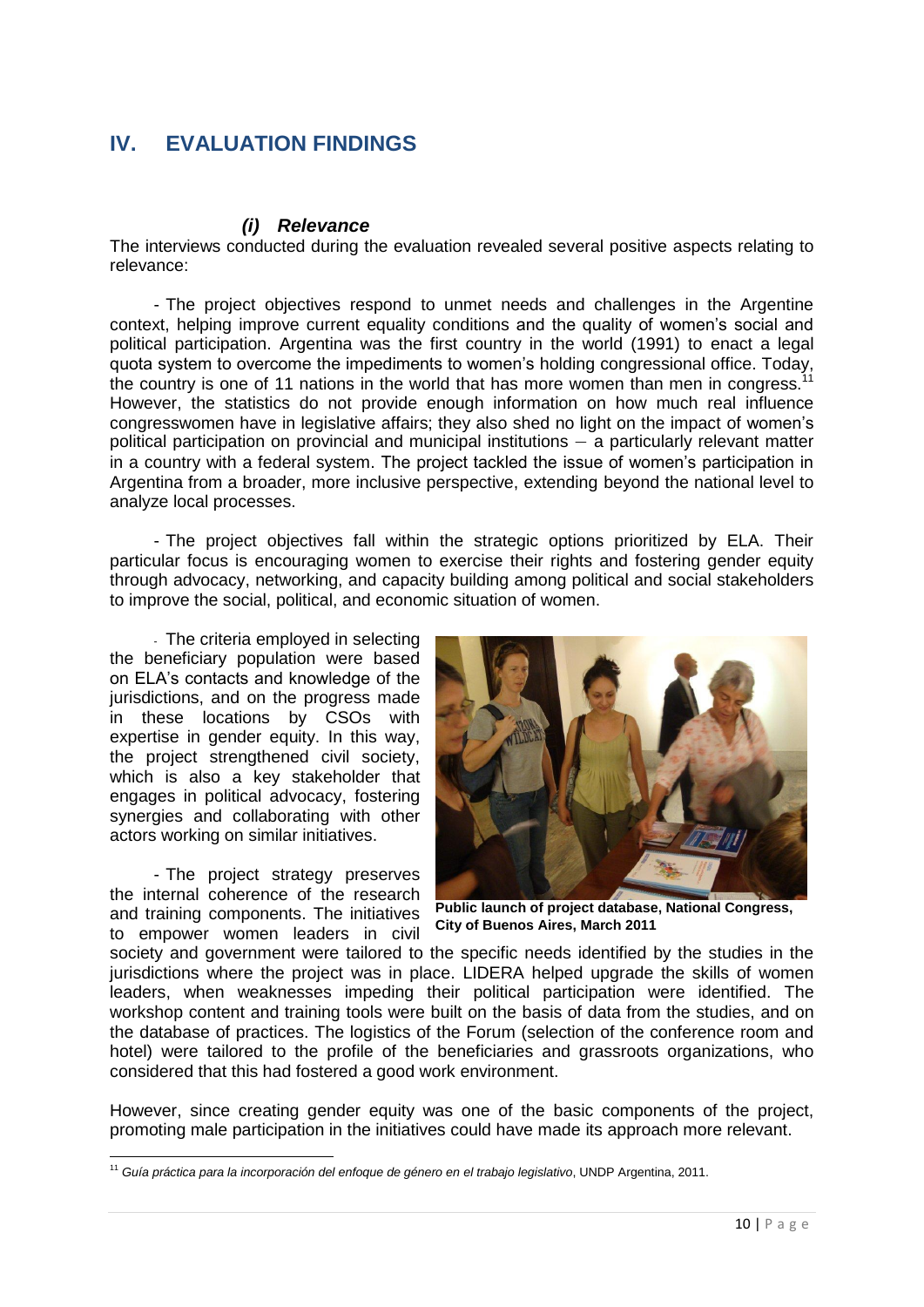#### *(ii) Effectiveness*

<span id="page-13-0"></span>The project yielded excellent, tangible results, achieving the expected results and meeting the objectives. Thus, it was very effective.

The intervention strategy was built on the results of an earlier project financed by UNIFEM (2008-2009), in which successful women's leadership practices had been identified in a provincial area. This information was used to establish LIDERA's baseline for analyzing and increasing the opportunities for women leaders to participate and improve their practices, especially in social and political life. One key factor in the project's effectiveness was the appropriate, relevant design of the methodologies used in the two implementation phases.

Through quantitative and qualitative studies, the research phase produced knowledge and information and made the results of this academic work available to women leaders and CSOs engaged in community advocacy. The study "*Sex and Power: Who runs Argentina?"* explored women's presence in decision-making bodies in politics, economics, civil society, culture, and science. During that study, the IPM was created as a methodological tool for similar future research. This study shines a light on the participation of women in civil society, where they play an active role in social and community life, forging partnerships and coordinating resources to improve living conditions in their communities. The



**Training session on political advocacy for CSOs, city of Neuquén, October 2011**

women leaders interviewed during this study greatly appreciated the fact that an organization from the country's capital had given them an opportunity to participate so it could learn about their experiences. They also noted that they had been able to read and validate the text containing their input prior to its publication. A second study, "*Beyond numbers",* analyzed the legislative track record of women and men in the National Congress and some provincial bodies, leading to a better understanding of women's role in certain legislative environments. The project also developed a database of practices, compiling the experiences with participation of women leaders of social organizations through in-depth interviews.

The project helped us understand many things conceptually, motivating us to learn more about the concept of gender. We don't normally have a lot of time to theorize. **Gabriela S. Las Juanas** 

**organization, Rosario Province** 

The three studies and investigations led to a better understanding of women's political participation by analyzing the forms it takes and how it develops and advances, as well as how these women relate to the public authorities. The studies' findings were published in user-friendly materials with excellent, easy-to-understand content. The interviews showed that the materials had been widely distributed and were being used not only by

the project's direct beneficiaries, but by stakeholders in academia and the international development cooperation community, many of whom work on gender equity issues.

The second phase of LIDERA contributed directly to the strengthening of women's leadership processes and to boosting the capacity of beneficiary organizations and women leaders to tackle the issues on the public agenda. Three training workshops were held on issues considered important by the women who were interviewed during the creation of the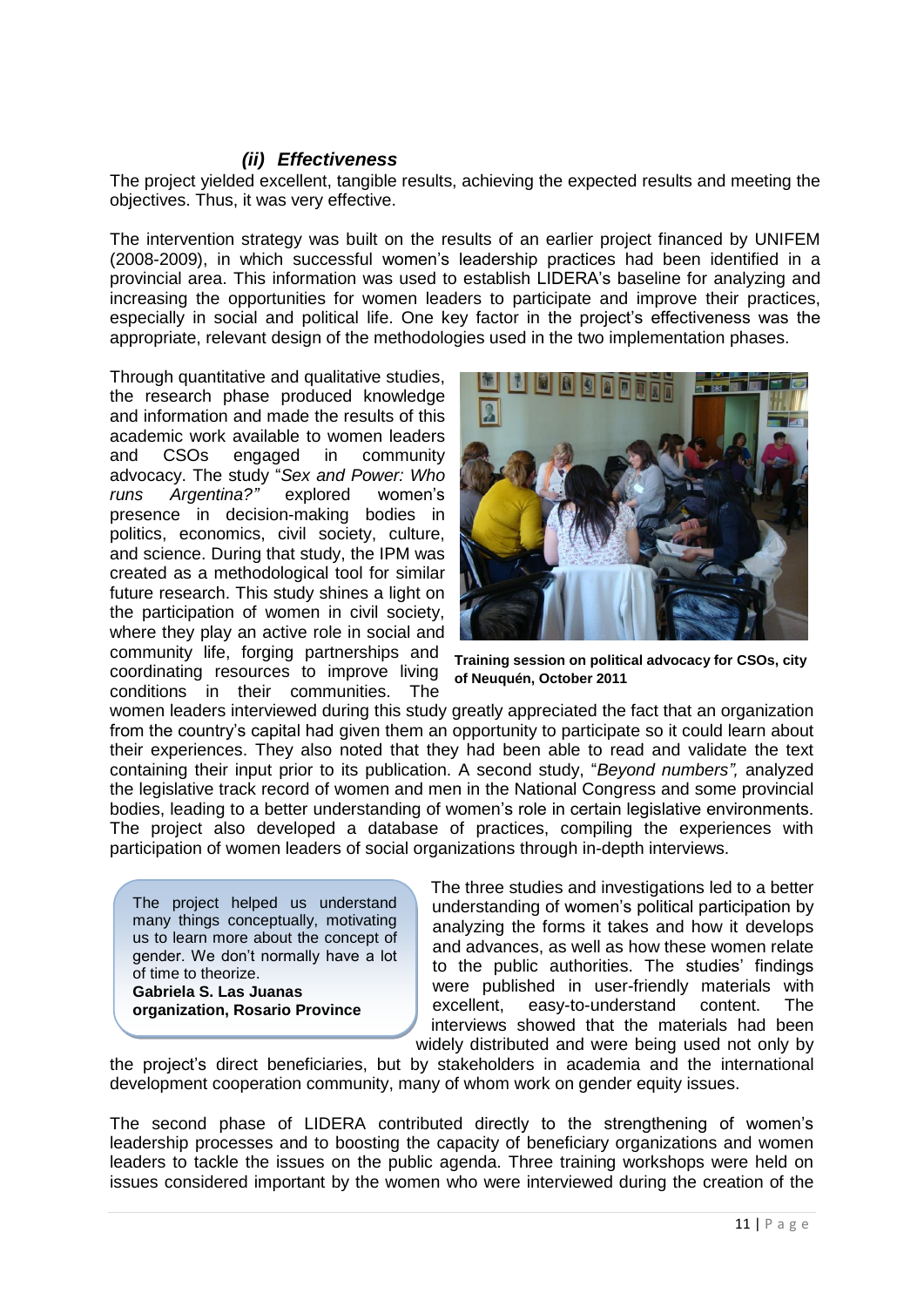database of practices: Project Management and Funding Sources, Communication in Social Projects, and Keys to Advocacy for Civil Society Organizations.

The training enabled the beneficiaries to integrate new types of analysis into their daily work and extend their political and institutional relationships, increasing joint activities with other organizations. It also enabled them to begin designing initiatives to be proposed to municipal legislative bodies.



**Training event: "Communication in Social Projects: Communicating to Make a Difference", City of Mendoza, August 2011.**

The LIDERA National Forum was held April 19-20 in Buenos Aires, and attended by more than 130 women from the targeted jurisdictions who are at the forefront of social and political life in their communities. This forum was an opportunity for joint exploration of common problems and challenges. Although the project did not foster the creation of new networks, it did provide new opportunities and channels for informal interaction among the stakeholders, who expressed an interest in continuing to share experiences.

An important aspect was the project's priority of raising awareness and disseminating the knowledge generated. The findings of all the studies were published in materials with excellent content and design. The materials were widely publicized in the media and had a

real impact on public opinion and the different contexts and on the project's direct and indirect stakeholders. Disseminating and publicizing the information was part of a press strategy that targeted opinion-makers and indirectly influenced public opinion in general.

It was the first time anyone had ever come to ask us what we'd done. **Participant in the interviews for developing the database of practices.** 

#### *(iii) Efficiency*

<span id="page-14-0"></span>The analysis of efficiency factors showed coherence between the budget requested in the Project Document and its execution, yielding a highly satisfactory cost-benefit ratio. ELA employed the necessary and appropriate technical and financial procedures to ensure transparent strategic management. As a relatively new (2003) and small (8 staff members) organization, it has a motivated and professional interdisciplinary team with specialized expertise in the institution's priority areas.

According to the Project Document,<sup>12</sup> activities were to begin on November 1, 2009 and end on October 30, 2011. Owing to a number of problems, the schedule had to be changed, leading to a six-month extension of the project (until April 30, 2012). One of the causes was that ELA had received the contract signed by UNDEF on November 25, just before the start of summer vacation in Argentina, which lasts from mid-December to early March. Although it began selecting personnel and drafting the activities' plan, this was not a good period to open contacts with the partner organizations, set up interviews, and organize preparatory activities at the local level. Furthermore, several members of the team had personal matters to deal with; as a result, the project did not actually get off the ground until March 2010. While these problems affected the original schedule, ELA took the necessary steps to prevent them from affecting the strategy adopted.

 $\overline{a}$ <sup>12</sup> Contract signed by UNDEF on September 23, 2009.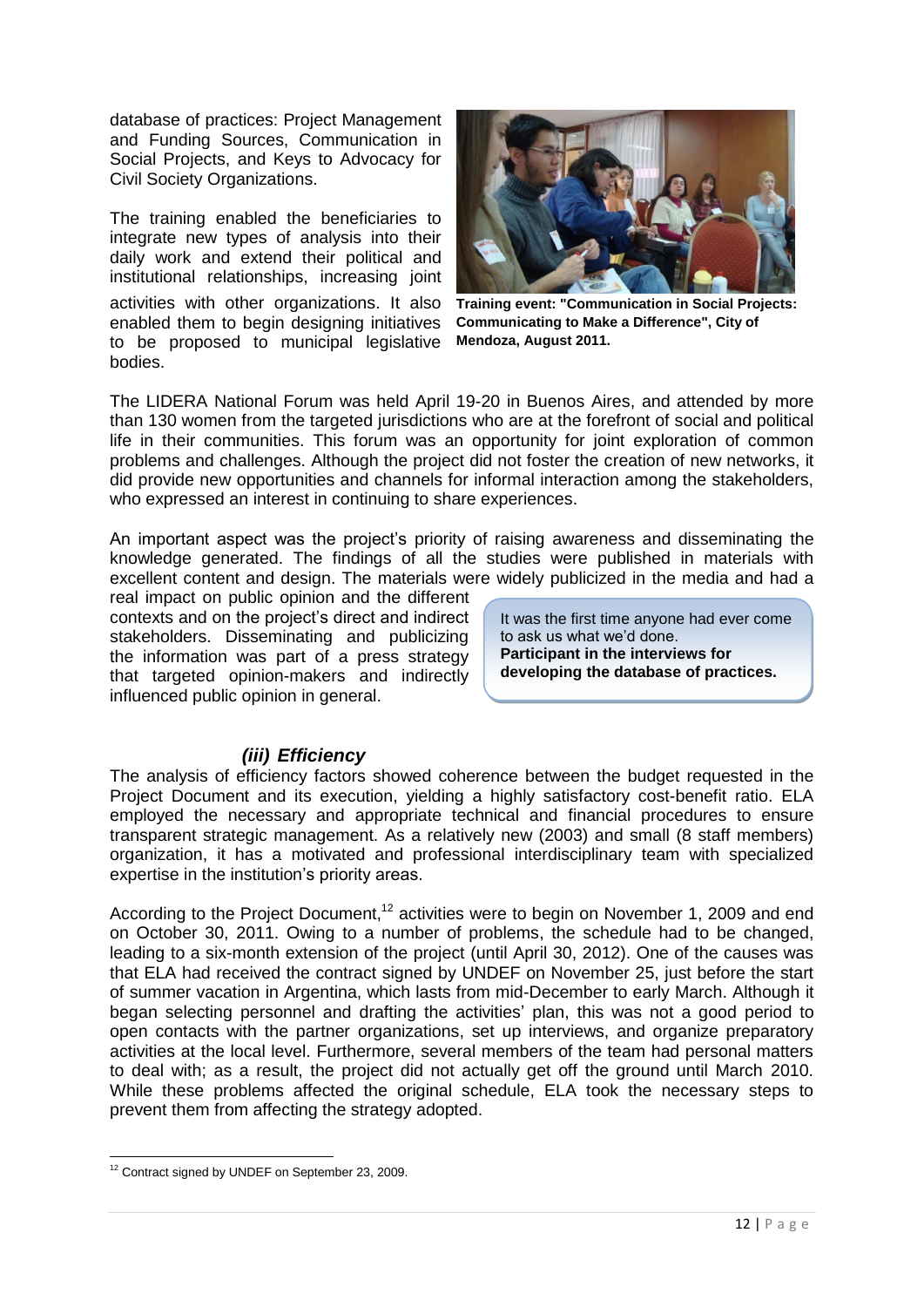

**NGO exhibit, LIDERA National Forum 2012**

With respect to management and monitoring, the coordinating team held periodic meetings to supervise and adapt the planning and implementation of the activities (studies and training) and to organize monitoring visits to the intervention areas. The partner organizations assisted with the local activities, especially the training workshops and closing Forum. These organizations were selected through field visits by

the coordinating team, which evaluated the quality and relevance of their institutional competencies and their commitment to the local intervention areas. The responsibilities and work in each jurisdiction were determined jointly with ELA.

The reports detail the execution of the activities and include specific annexes with specific complementary information. The financial report details budget execution by line item and year. Another important efficiency factor was the excellence of the materials published, because of the seriousness of their contents and their appropriate, user-friendly design.

These components confirm LIDERA's highly satisfactory efficiency levels. In conclusion, the evaluation team would like to point out two aspects that could have been improved to make the strategy more efficient: (i) ELA focused its monitoring on the execution of the activities, without considering their impact or the integration of lessons learned into the practices of the beneficiary population. Such an approach would have permitted better evaluation of the extent to which project activities translated into personal or institutional benefits; (ii) collaboration with the partner organizations could have been geared more to their empowerment. This would have helped to maximize the results and enable beneficiaries to have a greater impact. It would also have increased sustainability.

#### <span id="page-15-0"></span>*(iv) Impact*

The evaluation mission observed very substantial benefits for the stakeholders and beneficiaries involved in the implementation of the project and, on a wider scale, on the media, the general public, and other indirect actors. These benefits include:

- Capacity building among women leaders and the organizations in which they work, an aspect greatly appreciated by the beneficiaries. The opinions collected through the field interviews stress the project's efforts to lend greater visibility to women's presence and role in leadership venues. This has significantly raised the project profile in CSOs and legislatures. The beneficiaries interviewed indicated that they had had an opportunity to obtain first-rate academic information tailored to their needs and professional practices. They also said that they had gained a better understanding of their rights and gender approaches and were more receptive to them, commenting that the project had given them concrete tools to learn about advocacy methods and improve their institutional work.

- Selection of the local level as the priority intervention area. This put the issue on the provincial agenda. LIDERA strengthened and professionalized existing operations and processes in the jurisdictions covered by the project, creating opportunities for information dissemination and group learning – and not only in the sphere of political advocacy. It also showed women's leadership in highly diverse environments. Many women's organizations – some devoted specifically to gender issues and others working on different community concerns – were mobilized, fostering the participation of grassroots leaders and organizations through a widespread call to action.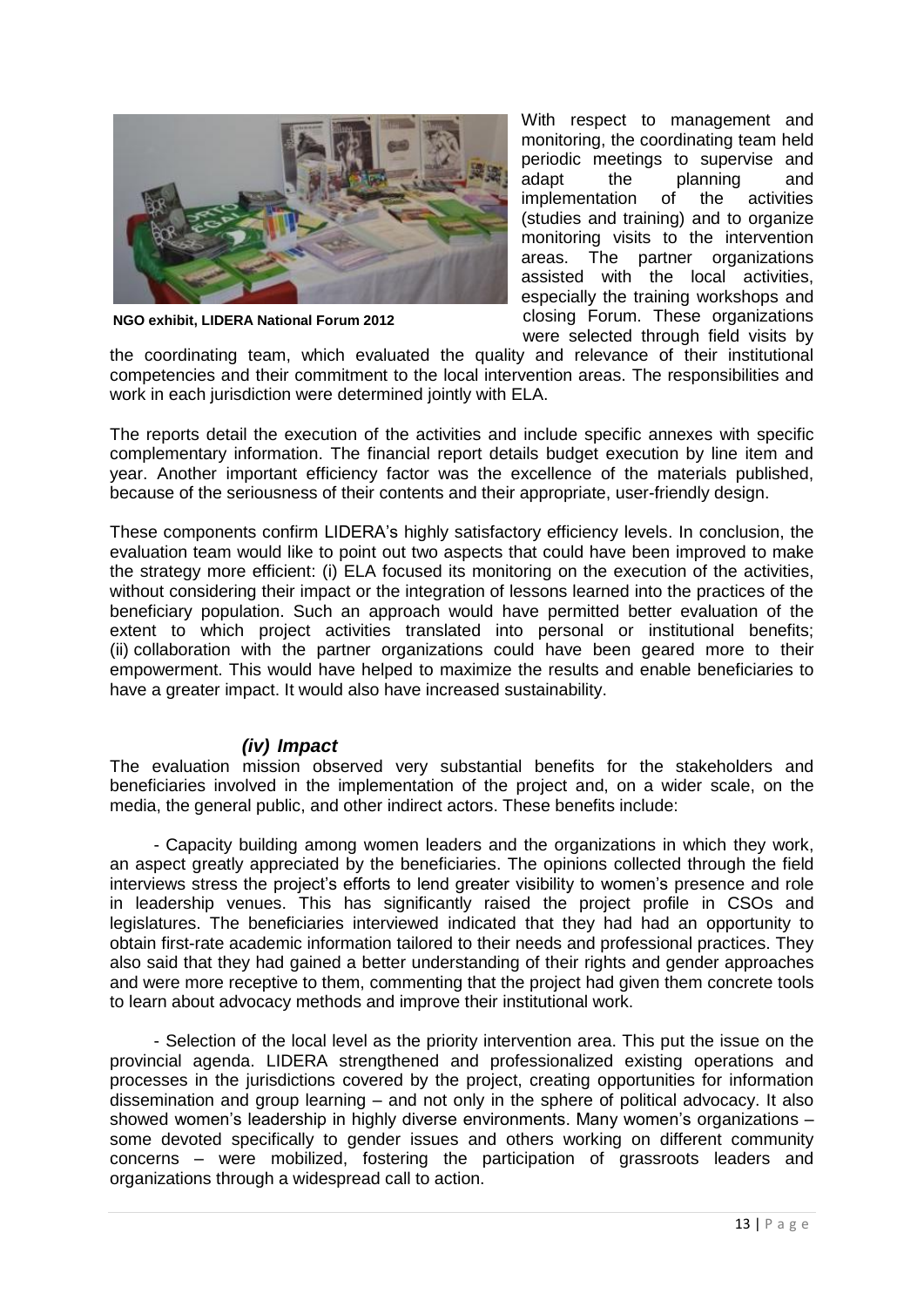- Building bridges and promoting solidarity among women leaders of social initiatives and communities in different parts of the country, fostering mutual understanding and the sharing of experiences. Several of the leaders and CSOs interviewed considered the opportunity to get to know one another and learn who was doing what to have been a very positive experience. They commented that the National Forum had given them an opportunity to learn about developments and activities to promote women's leadership in civil society and political institutions in the participating jurisdictions.

Participation in the workshops was very important for us and the organizations that attended. As a result of this experience, we have integrated the issues discussed and the tools received into the analysis and design of our daily work. The project improved our ability to forge political and institutional ties, to increase joint activities with other organizations, and to begin designing joint proposals for submission to municipal legislative bodies.

**Gabriela S. Las Juanas organization, Rosario Province** 

- The materials and tools that were published. These products had a real impact on the internal dynamic promoted by LIDERA and on other actors outside the project, especially the media and the general public. This was the first time that a published study was so relevant, with detailed statistics on women's presence in decision-making bodies. *Sex and Power: Who Runs Argentina?* unexpectedly caught the interest of the media, especially the national and local press. Furthermore, the quality of the materials contributed to improvements in the institutional press strategy, and hence, better relations between ELA and the media. The publications had a widespread impact and were used by a number of stakeholders outside

the project. For example, UNDP decided to use the materials as a reference for gender issues in legislative work; the director of the FLACSO gender program requested authorization to list the publications in the reading list for the course; the cooperation project officer at the British Embassy commented that the materials had improved the Embassy's knowledge about what was happening in the country, and that the tools presented at the National Forum had given them ideas for improving communications about this issue.

- ELA noted that internally, the project had enabled it to view its institutional operations from a broader perspective, causing it to change the way it addressed the issue, and making it part of a longer-term strategy. The project also showed how to take advantage of the information produced. Moreover, the knowledge generated

was shared and publicized through *Articulación Regional Feminista por los Derechos Humanos y la Justicia de*  Género,<sup>13</sup> an organization in which ELA has been an active member since 2003.



**Instructional materials used in the communication training** 

The evaluators generally observed that, for a two-year project, this one had a remarkable impact.

 $\overline{a}$ <sup>13</sup> Feminist Regional Network for Human Rights and Gender Justice, in Latin America.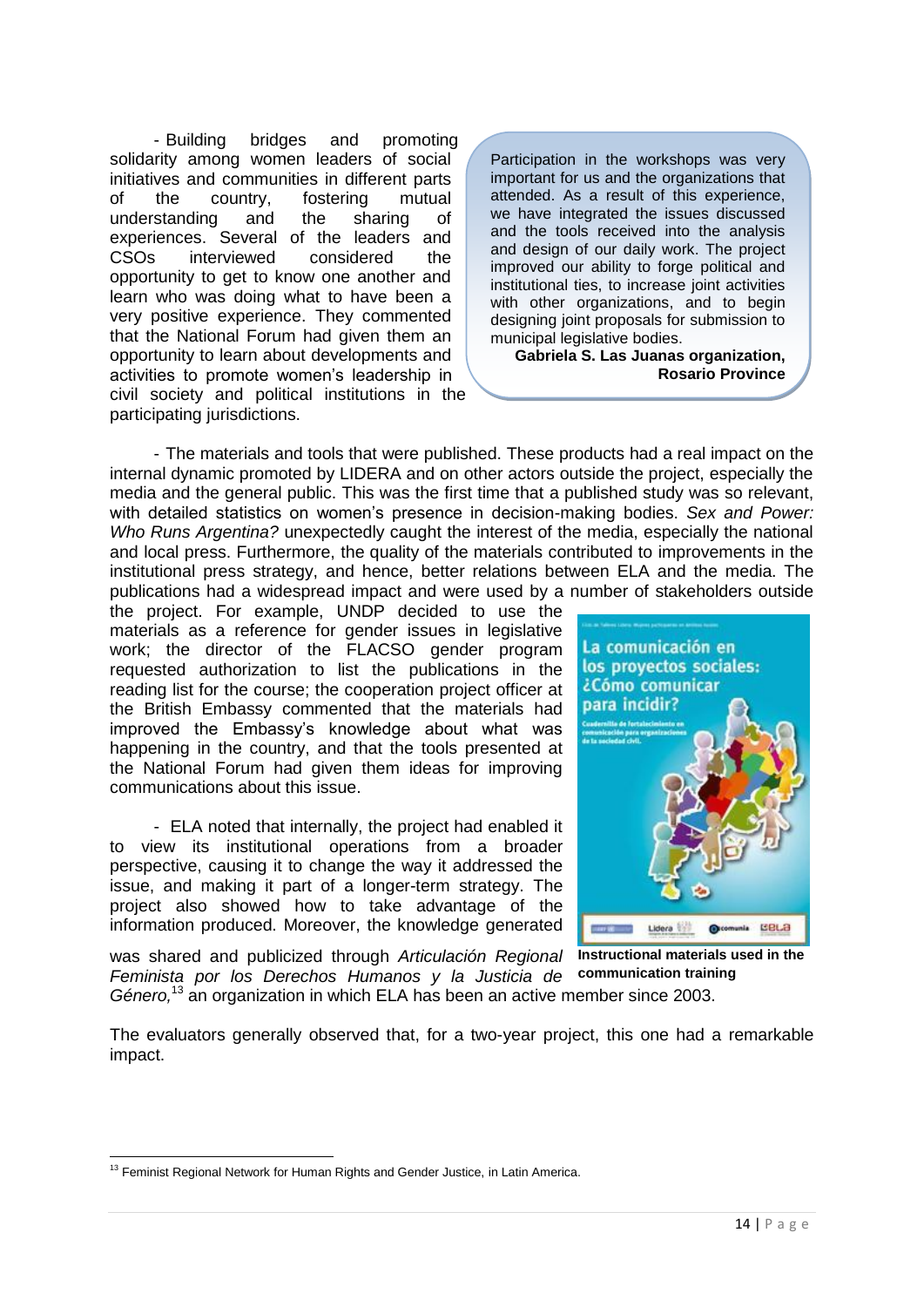#### <span id="page-17-0"></span>*(v) Sustainability*

The seriousness of its work and solid institutional track record have made ELA a well-known and respected organization that has steadily gained standing in society, taking its place as an intermediary and reference for other organizations working on similar issues at the national and regional level.

ELA's different types of relations with international cooperation agencies have contributed to its growing financial sustainability. Thus, by the end of the project, the NGO had the financing it needed to continue implementing its institutional strategy. This funding included support from Canada's International Development Research Centre (IDRC), which promotes political participation and analysis of the subjective barriers to women's participation, and a European Union (EU) contract for a project on support for working

One reason for the impact of the publication *Sex and Power: Who Runs Argentina?* was the fact that it contained statistics, which is very important in these matters. Also, the fact that there is very little information and few initiatives of this type in the Provinces.

> **Alejandra W. In charge of communication activities for the LIDERA project**

women. Negotiations are also under way with the World Bank for the implementation of initiatives on violence against women.

In institutional and technical terms, strengthening women's leadership capacity in the conceptual and practical sphere and giving them tools to use in their professional work are important components of sustainability. This is because the vast majority of the beneficiaries hold leadership positions in their communities, municipalities, and/or provinces, where they can continue to utilize the tools and replicate the lessons learned.



**Workshop: "Communication in Civil Society Initiatives: How to Communicate for Advocacy, San Salvador de Jujuy, June 2011**

The interviews revealed that many of the organizations that benefited from the project maintain contacts with ELA and are developing initiatives to ensure the continuity of the work begun. Examples of these are the new initiative by *Red por los Derechos de las Personas con Discapacidad* [Network for the Rights of Persons with Disabilities] (REDI); the joint gender project of the Special Prosecutor for Violent Crimes against Women (FAVIM) and the Supreme Court in Mendoza Province; and the virtual forum created for maintaining contacts and sharing information.

Finally, an important development was the creation of the Women's Participation Index (IPM) for Argentina. This instrument facilitated the design of a methodology for conducting periodic surveys to obtain statistical information for objectively measuring progress toward gender equality in the different spheres of national public life.

#### *(vi) UNDEF value added*

<span id="page-17-1"></span>Without UNDEF support it would have been impossible to mobilize so many stakeholders in six jurisdictions of the country, or to conduct the research that generated knowledge in littlestudied areas. UNDEF provided value added beyond the project's important efforts to strengthen women's leadership at the local level, promote networks for collaboration, training, and raising awareness about women's role in different aspects of Argentina's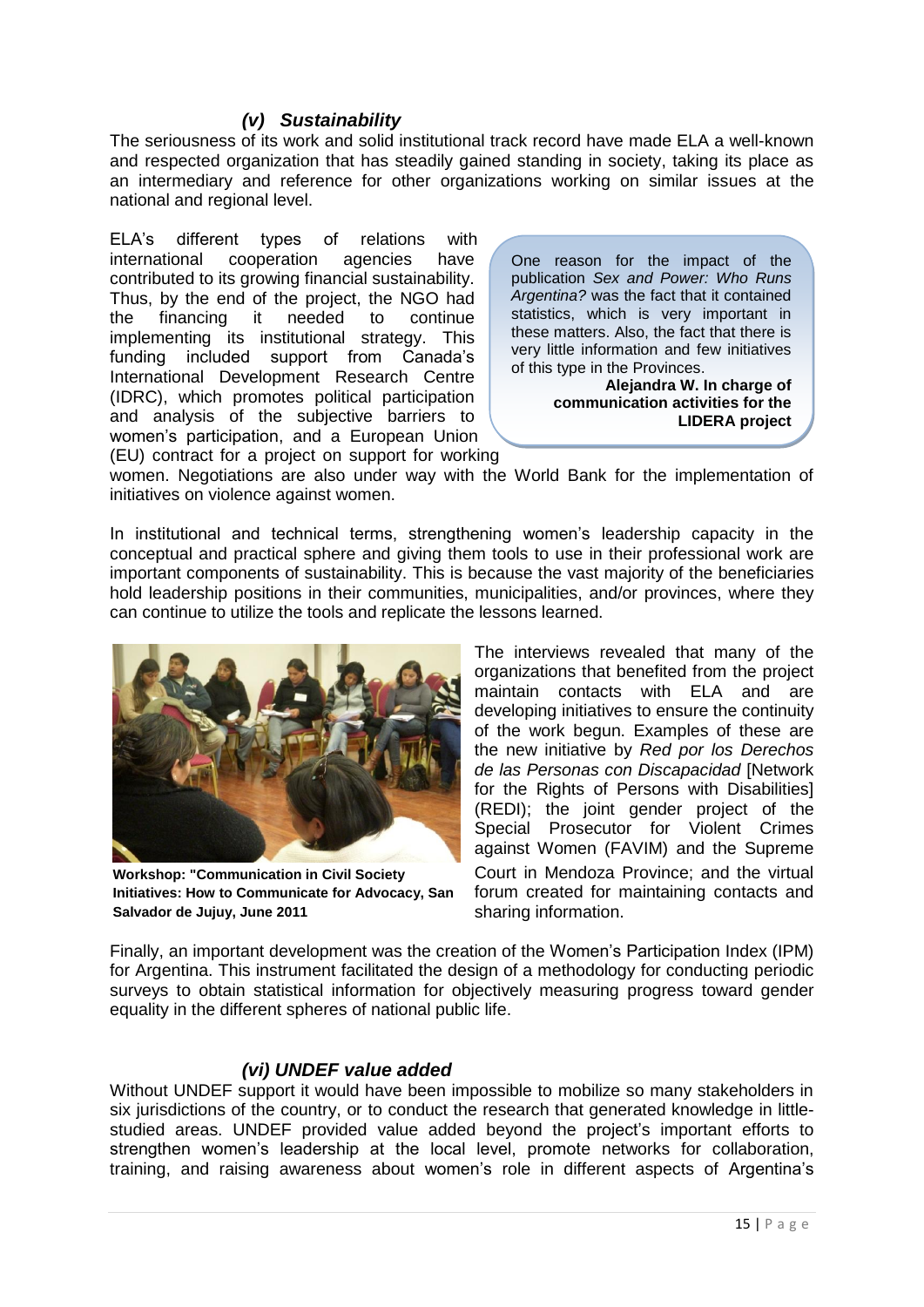political, social, economic, and cultural life. The beneficiaries greatly appreciated its outreach to women leaders. Important initiatives were committed to transforming life in their communities, by influencing public agendas and effectively participating in public policy design and implementation.

This is a real contribution consistent with UNDEF's objective of achieving tangible improvements in questions related to democracy and human rights, and in interpreting the very concept of democracy; which is understood as finding practical solutions to enable people to make their voices heard and actively participate in the improvement of their living conditions.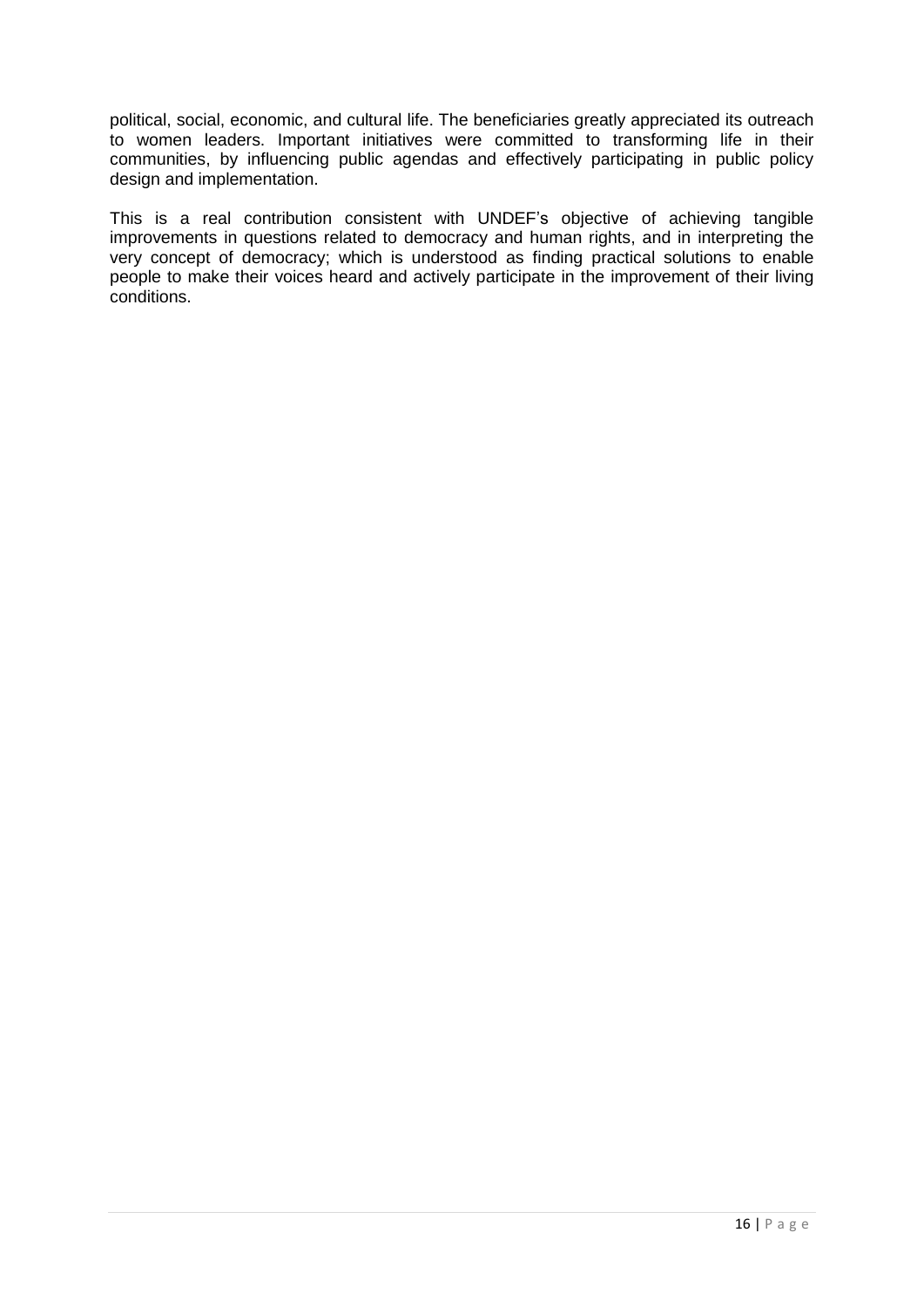## <span id="page-19-0"></span>**V. CONCLUSIONS**

The main conclusions of the evaluation team and lessons learned can be summarized as follows:

*i. Raising the profile of women leaders and understanding their role*. The evaluators took note of the beneficiaries' very high opinion of the project's contribution to empowering women leaders and improving the quality of women's participation in political, social, cultural, community, and economic life. Great strides were made in the recognition and exercise of the right to equal participation by men and women as a basic component of democratic processes. This conclusion emerges from the findings related to relevance and impact.

*ii. Social solidarity and commitment.* The social solidarity and commitment displayed by *Equipo Latinoamericano de Justicia y Género* (ELA) in promoting women's rights, democracy, and justice contributed to the success of the project. The professionalism of its administrators, technical staff, and outside experts, as well as the quality of its strategic approach, helped build trust and respect among project beneficiaries, resulting in an excellent level of achievement of the results. This conclusion is based on findings related to relevance and efficiency.

*iii.* Participatory approach and coherence of the strategy. The beneficiaries' direct involvement in developing the conceptual, methodological, and operational framework fostered a sense of ownership and the achievement of the expected results. The project produced knowledge that met rigorous academic standards and served as the foundation for empowering the beneficiary population. This conclusion merges from findings related to relevance, effectiveness and impact.

*iv. Ability to observe progress in gender equality.* Based on the findings related to sustainability, the creation of the Women's Participation Index (IPM), a key methodological instrument, will permit periodic updating, using the same database, of objective statistical information on the consolidation of women's leadership in the different aspects of public life in Argentina.

*v. Need for an improved strategy for monitoring and capitalizing on lessons learned.* As evidenced by findings on efficiency and impact, ELA acknowledges the need for an institutional strategy to monitor its initiatives and projects and thus improve its ability to systematize and capitalize on the lessons learned and value added generated by its interventions.

*vi. Need for an improved communication strategy*. The project's impact on the press and other media led to a positive change in the way news about gender-related issues and events is handled. Similar efforts with a more technical approach could have been launched to work with the groups most directly involved in promoting equal participation of men and women. ELA is considering the expansion of this strategic option to further develop this area of advocacy targeting legislators and other government authorities to make lobbying more effective. This conclusion is based on findings related to impact and sustainability.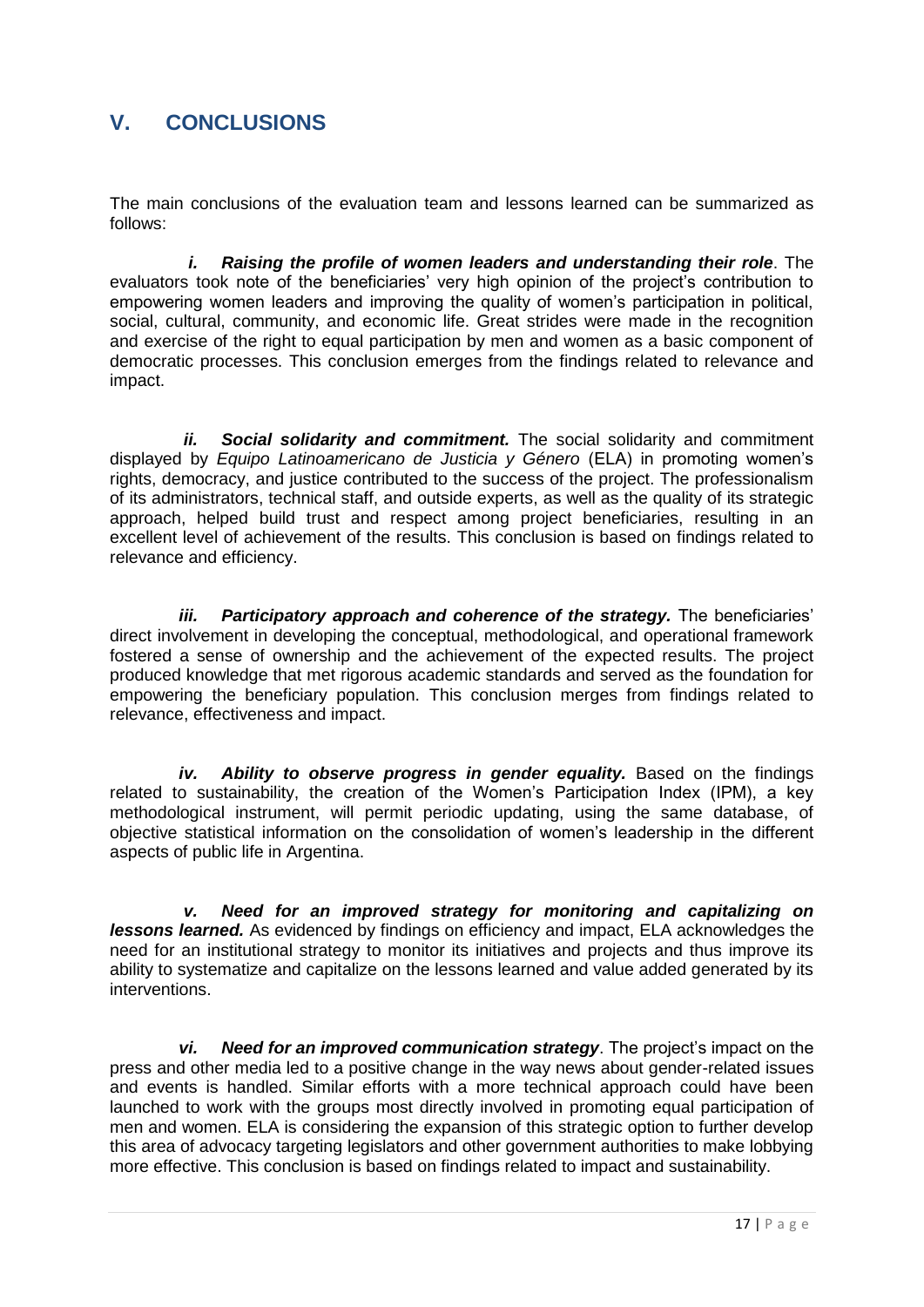## <span id="page-20-0"></span>**VI. RECOMMENDATIONS**

The degree to which the initial objectives were met was highly satisfactory. The evaluation team will therefore confine its proposals to a few guidelines that could serve to maximize the impact of the results and capitalize on the lessons learned during the implementation of the intervention.

*i. Adopt a monitoring strategy* that includes analysis and monitoring of the impact and results and not just the implementation of activities. Such an approach could help consolidate achievements, making it possible to determine how well project activities and processes translated into sustainable benefits at the personal or institutional level (see Conclusions iv and v).

*ii. Plan the systematization and use of the information and materials produced*, optimizing their use in public awareness and lobbying activities through advocacy strategies tailored to specific target groups – strategies that will foster a new vision of the role of women's leadership and participation in society (see Conclusion vi).

*iii. Give priority to developing a communication strategy that takes better advantage of advocacy opportunities in the legislative sphere*. To this end, it would be useful to create an entity for publicizing research and analyzing its results with legislators, jointly considering what initiatives could foster equal participation of women at the national, provincial and local levels (see Conclusions iv and vi).

*iv. Strengthen the institutional strategic approach with a broader gender vision, enlisting male involvement and commitment as well*. The approach should foster opportunities for participation and equitable, egalitarian gender relations among legislators and leaders in the different spheres of social, political, cultural, and economic life (see Conclusions i, iii, and vii).



**LIDERA National Forum, April 2012**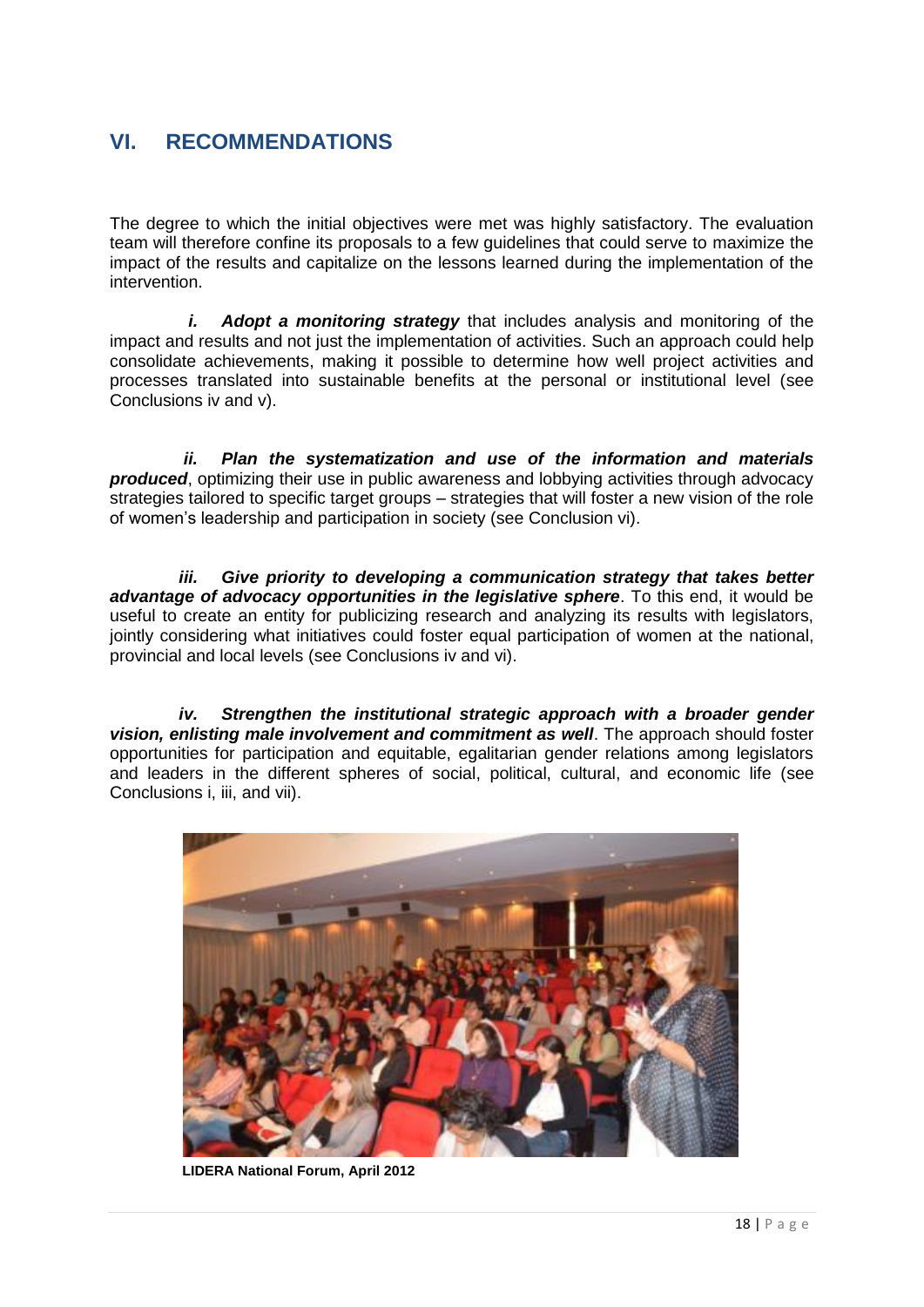## <span id="page-21-0"></span>**ANNEXES**

# <span id="page-21-1"></span>**ANNEX 1: Evaluation Questions**

| <b>DAC</b> criterion        | <b>Evaluation Question</b>                                                                                                                                                                                             | <b>Related subquestions</b>                                                                                                                                                                                                                                                                                                                                                                                                                                                                                                                         |
|-----------------------------|------------------------------------------------------------------------------------------------------------------------------------------------------------------------------------------------------------------------|-----------------------------------------------------------------------------------------------------------------------------------------------------------------------------------------------------------------------------------------------------------------------------------------------------------------------------------------------------------------------------------------------------------------------------------------------------------------------------------------------------------------------------------------------------|
| Relevance                   | what extent<br>To<br>was<br>the<br>٠<br>project,<br>designed<br>and<br>as<br>implemented,<br>suited<br>to<br>the<br>context and<br>needs at<br>beneficiary,<br>local,<br>and<br>national levels?                       | Were the objectives of the project in line with the<br>٠<br>needs and priorities for democratic development,<br>given the context?<br>Should another project strategy have been<br>preferred rather than the one implemented to<br>better reflect those needs, priorities, and context?<br>Why?<br>Were risks appropriately identified by the<br>$\blacksquare$<br>projects? How appropriate are/were the strategies<br>developed to deal with identified risks? Was the<br>project overly risk-averse?                                             |
| Effectiveness               | To what extent was the<br>٠<br>project, as implemented, able<br>to achieve objectives and<br>goals?                                                                                                                    | To what extent have the project's objectives been<br>$\blacksquare$<br>reached?<br>To what extent was the project implemented as<br>٠<br>envisaged by the project document? If not, why<br>not?<br>Were the project activities adequate to make<br>п<br>progress towards the project objectives?<br>What has the project achieved? Where it failed to<br>meet the outputs identified in the project<br>document, why was this?                                                                                                                      |
| Efficiency                  | To what extent was there a<br>$\blacksquare$<br>reasonable relationship<br>between resources expended<br>and project impacts?                                                                                          | Was there a reasonable relationship between<br>$\blacksquare$<br>project inputs and project outputs?<br>Did institutional arrangements promote cost-<br>$\blacksquare$<br>effectiveness and accountability?<br>Was the budget designed, and then implemented,<br>$\blacksquare$<br>in a way that enabled the project to meet its<br>objectives?                                                                                                                                                                                                     |
| Impact                      | To what extent has the project<br>$\blacksquare$<br>put in place processes and<br>procedures supporting the<br>role of civil society in<br>contributing to<br>democratization, or to direct<br>promotion of democracy? | To what extent has/have the realization of the<br>$\blacksquare$<br>project objective(s) and project outcomes had an<br>impact on the specific problem the project aimed<br>to address?<br>Have the targeted beneficiaries experienced<br>tangible impacts? Which were positive; which<br>were negative?<br>To what extent has the project caused changes<br>$\blacksquare$<br>and effects, positive and negative, foreseen and<br>unforeseen, on democratization?<br>Is the project likely to have a catalytic effect?<br>■<br>How? Why? Examples? |
| Sustainability              | To what extent has the<br>٠<br>project, as designed and<br>implemented, created what is<br>likely to be a continuing<br>impetus towards democratic<br>development?                                                     | To what extent has the project established<br>$\blacksquare$<br>processes and systems that are likely to support<br>continued impact?<br>Are the involved parties willing and able to<br>٠<br>continue the project activities on their own (where<br>applicable)?                                                                                                                                                                                                                                                                                   |
| <b>UNDEF</b> value<br>added | To what extent was UNDEF<br>٠<br>able to take advantage of its<br>unique position and<br>comparative advantage to<br>achieve results that could not<br>have been achieved had<br>support come from other<br>donors?    | What was UNDEF able to accomplish, through<br>$\blacksquare$<br>the project that could not as well have been<br>achieved by alternative projects, other donors, or<br>other stakeholders (Government, NGOs, etc.).<br>Did project design and implementing modalities<br>exploit UNDEF's comparative advantage in the<br>form of an explicit mandate to focus on<br>democratization issues?                                                                                                                                                          |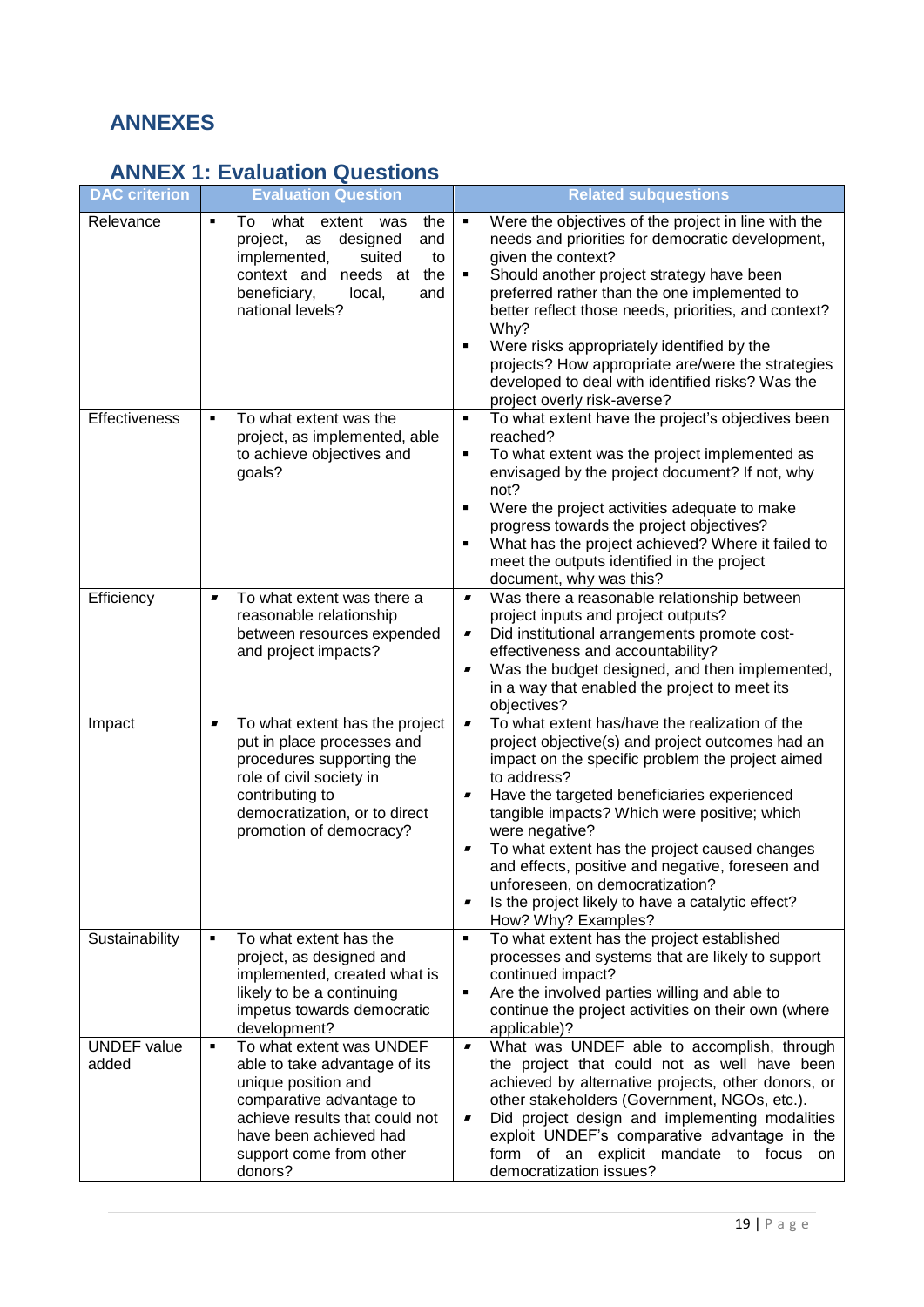## <span id="page-22-0"></span>**ANNEX 2: Documents reviewed**

- o *Project document:*
	- Project Document UDF-ARG-08-27
	- Mid-term Report
	- Final Report
	- Final Financial Report
	- LIDERA website: [www.ela.org.ar](http://www.ela.org.ar/)
- o *Publications produced within the framework of the project :*
	- Mujeres participando en ámbitos locales Banco de experiencias;
	- Detrás del número: Un estudio sobre las trayectorias políticas de mujeres y varones en las legislaturas argentinas;
	- Sexo y Poder ¿Quién manda en la Argentina?
	- Liderando los procesos de cambio: claves para la incidencia política de organizaciones de la sociedad civil;
	- Las deudas del bicentenario: Una agenda de trabajo por los derechos de las mujeres en la Argentina:
	- LIDERA: Participación en democracia. Experiencias de mujeres en el ámbito social y político en la Argentina;
	- Violencia en las relaciones intrafamiliares: qué hacer y dónde ir. Claves para salir del laberinto;
	- La comunicación en los proyectos sociales: ¿Cómo comunicar para incidir. Cuadernillo de fortalecimiento en comunicación para organizaciones de la sociedad civil.
	- Informe Regional 2011 de Derechos Humanos de las Mujeres y Justicia de Género;
	- Feminist Regional Network on Human Rights and Gender Justice;
	- Best Practices for Women's Participation in Democracy at Local Levels. Report on Best Practices. Activity 2.4;
	- Digital materials on LIDERA website: [www.ela.org.ar](http://www.ela.org.ar/)
- o *Other documents consulted:* 
	- Guía práctica para la incorporación del enfoque de género en el trabajo legislativo. PNUD- Consejo Nacional de Mujeres-AECID-ONU Mujeres;
	- Masculinidades Plurales. PNUD-Campaña del Lazo Blanco.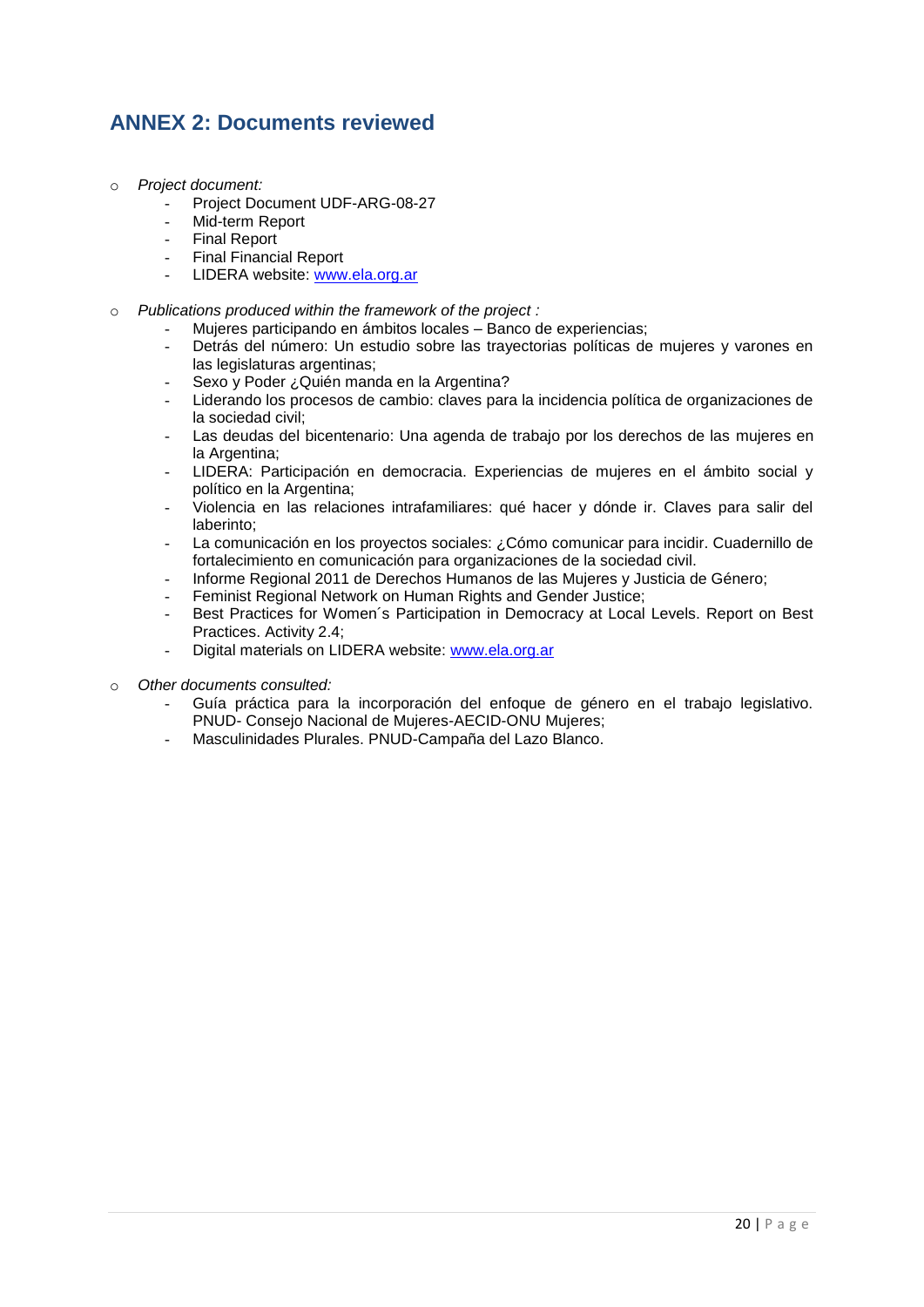## <span id="page-23-0"></span>**ANNEX 3: Persons interviewed**

| Saturday, August 4, 2012                                                            |                                                                                                                   |  |  |
|-------------------------------------------------------------------------------------|-------------------------------------------------------------------------------------------------------------------|--|--|
| Arrival of international expert                                                     |                                                                                                                   |  |  |
|                                                                                     | Monday, August 6, 2012                                                                                            |  |  |
| Working meeting of evaluation team                                                  | Luisa María Aguilar, International Expert; Juan C. Buchet,<br>National Expert.                                    |  |  |
| Meeting with team of ELA Justicia y Género                                          |                                                                                                                   |  |  |
| Natalia Gherardi                                                                    | <b>Executive Director</b><br><b>Project Coordinator</b>                                                           |  |  |
| Mariana Morelli Tucumán                                                             | <b>Communications Director</b>                                                                                    |  |  |
| Lucía Martelotte                                                                    | Web LIDERA / Forum                                                                                                |  |  |
|                                                                                     | Tuesday, August 7, 2012                                                                                           |  |  |
| Working meeting with LIDERA project research team                                   |                                                                                                                   |  |  |
| Sofía Olaviaga                                                                      | Investigator in charge of the study: "Detrás del número",<br><b>CABA</b>                                          |  |  |
| Paula Magariños                                                                     | Investigator in charge of the study: "Sexo y Poder" and<br>dataset of practices, CABA.                            |  |  |
| María Inés Zigaran                                                                  | Colectivo de Mujeres por el Cupo (Jujuy Province) Skype<br>interview.                                             |  |  |
| Alejandra Waigandt                                                                  | Journalist, in charge of LIDERA communication activities,<br>Asociación Civil Comunicación por la Igualdad, CABA. |  |  |
|                                                                                     | Wednesday, August 8, 2012                                                                                         |  |  |
| Carolina Buceta                                                                     | In charge of the REDI network. CABA.                                                                              |  |  |
| Trip to Morón - Working meeting with the team of the NGO Madre Tierra (Focus Group) |                                                                                                                   |  |  |
| Virginia Parodi                                                                     | Head of administration and accounting                                                                             |  |  |
| Marisa Salvarezza                                                                   | Coordinator                                                                                                       |  |  |
| Sandra Ferreyra                                                                     | Head of social assistance activities                                                                              |  |  |
| Return to CABA                                                                      |                                                                                                                   |  |  |
|                                                                                     | Thursday, August 9, 2012                                                                                          |  |  |
| Maria Rosa Goldar                                                                   | Fundación Ecuménica de Cuyo (Mendoza Province). Skype<br>interview.                                               |  |  |
| Marcia Baranovsky                                                                   | Fundación Siglo XXI (Jujuy Province). Skype interview.                                                            |  |  |
| Elsa Colqui                                                                         | Casa de la Mujer María Conti. (Jujuy Province). Telephone<br>interview.                                           |  |  |
| Eliana Luna                                                                         | Head of FAVIM (Mendoza Province).                                                                                 |  |  |
| Constanza Galli                                                                     | Project, Policy, and Public Affairs Officer, British Embassy                                                      |  |  |
| Marisa Miodosky                                                                     | Cooperation project manager, British Embassy, CABA                                                                |  |  |
| Guadalupe Tagliaferri                                                               | Under Secretariat for Social Development, City Government,<br><b>CABA</b>                                         |  |  |
| Mabel Bianco                                                                        | Fundación Estudio e Investigación de la Mujer (FEIM). CABA                                                        |  |  |
|                                                                                     | Friday, August 10, 2012                                                                                           |  |  |
| Diego Ocampo                                                                        | Interdisciplinary contribution for the region - AIRE (La Rioja<br>Province). Skype interview.                     |  |  |
| Matías Ascueta                                                                      | Interdisciplinary contribution for the region - AIRE (La Rioja<br>Province). Skype interview.                     |  |  |
| Natalia Gherardi                                                                    | <b>Executive Director, ELA</b><br>Project Coordinator, CABA.                                                      |  |  |
| Mariana Morelli                                                                     | Communications Director, ELA CABA.                                                                                |  |  |
|                                                                                     | Finance Director, ELA, CABA.                                                                                      |  |  |
| Andrea Balzano                                                                      | Head of Gender Division, UNDP CABA.                                                                               |  |  |
| Gabriela Sosa                                                                       | NGO Las Juanas, Rosario, Telephone interview.                                                                     |  |  |
| Mabel Bianco                                                                        | Fundación Estudio e Investigación de la Mujer (FEIM)                                                              |  |  |